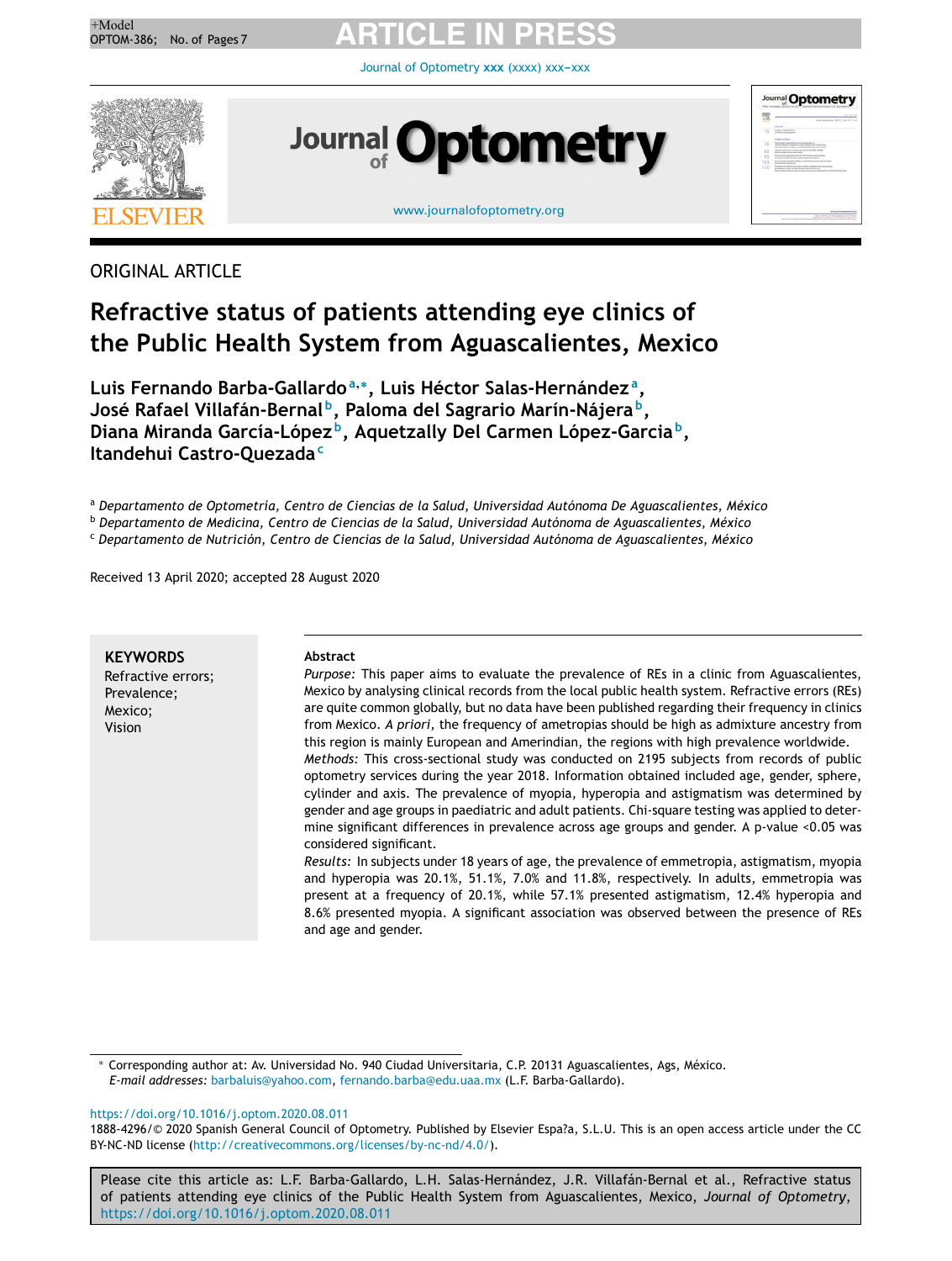#### L.F. Barba-Gallardo, L.H. Salas-Hernández, J.R. Villafán-Bernal et al.

*Conclusions:* In this first report of prevalence of REs from western Mexico, astigmatism was the most prevalent RE in children, adolescents and adults while the least common was myopia. Important differences were found in prevalence in comparison to national and international reports.

© 2020 Spanish General Council of Optometry. Published by Elsevier Espa?a, S.L.U. This is an open access article under the CC BY-NC-ND license [\(http://creativecommons.org/licenses/](http://creativecommons.org/licenses/by-nc-nd/4.0/) [by-nc-nd/4.0/](http://creativecommons.org/licenses/by-nc-nd/4.0/)).

#### **Introduction**

The prevalence of refractive errors (REs) worldwide differs across regions, with a higher prevalence of astigmatism in the Americas and Eastern Mediterranean among children and in the Americas and South-east Asia in adults according to a recent meta-analysis.[1](#page-5-0)

Myopia is more prevalent in children from the Western Pacific and Europe as well as in adults from South-east Asia and Europe. Meanwhile, hyperopia is more frequent in American and European children as well as African and European adults. $2-5$  These differences might be due to dissimilar genetic background and ambiental-related factors including some outdoor activities as suggested previously. $6-11$ 

The settled population in the state of Aguascalientes, geographically located in the western region of Mexico, has genetic traits not fully shared with populations from other regions of Mexico and the world.<sup>[12](#page-5-0)</sup>

Genetic background of Mexicans is diverse and varies by geographical region; patterns European ancestry is more prevalent in the north and west (66.7-95%), whereas Native American ancestry is more common in the centre and south-east (37–50%), with low [A](#page-5-0)frican ancestry.<sup>7</sup> A specific genetic analysis of Aguascalientes population found that maternal ancestry markers are 91% Amerindian, 5% European, 3% African and 1% Euroasian (6). Whereas paternal ancestry markers are 27% Amerindian, 54% European, 13% Euroasian, 1% Asian and 5% African.<sup>[13](#page-5-0)</sup>

Because no reports exist on the prevalence of REs in the Aguascalientes population or in western Mexico and two previous studies of myopia prevalence in adolescents of two regions of Mexico (central and northern) have found extremely different prevalence of myopia (9.7% vs 44.9%, respectively) in individuals of similar age and gender,  $14,15$  we hypothesized that the prevalence of all RE might be dissimilar in population from Aguascalientes than in other Mexican geographical areas. Furthermore, to our knowledge no other reports exist about hyperopia and astigmatism prevalence in Mexican population by age groups. This study aims to determine the prevalence of REs in children and adults from Aguascalientes by analysing clinical records from the local public health system and comparing them with reports for regions worldwide.

#### **Material and methods**

#### **Design and study population**

A descriptive, transversal and retrospective study was carried out. A group of Optometrists performed an optometric

test to evaluate the refractive status of both eyes in each patient. We analysed the data of all subjects who attended eye clinics of the public health system located in the state of Aguascalientes during 2018. These clinics provide health services to 60% of the global population of this small state located in western Mexico. We excluded cases of patients with a history of eye surgery or who were diagnosed with corneal ectasia during examination. The results are divided into two age groups: children and adolescents (<18 years) and adults (≥18 years). The ethics committee of the Autonomous University of Aguascalientes approved the study and informed consent of the participants in this research was obtained.

#### **Diagnosis of refractive status**

Visual acuity was evaluated using an Essilor CP550 optotype projector (Essilor Instruments, Chicago, IL, USA), and with phoropters ranged from  $-20.00$  Diopter (D) to  $+20.00$  D in sphere and a cylinder range from  $-0.25$  to  $-6.00$  D used to perform the skyascopy. The Optometrists performed an optometric test supported by a diagnostic kit (Welch Allyn Elite Retinoscope 3.5 V, Doral, USA). In paediatric patients since 1 year old the refractive evaluation was the gold standard test by cycloplegia at last 20 min. following instillation of cyclopentolate 1% and at the end of the subjective evaluation we perform MEM (Monocular Estimation Method) to promote relaxation of accommodation. For adult people we perform static retinoscopy the working distance was -2.00. The cut-off points for the diagnosis of REs were the following: myopia >0.50 D, hyperopia > +0.50 D; and the diagnosis for astigmatism was at least -0.75, likewise, the diagnosis of astigmatism was divided into five categories (simple myopic astigmatism [SMA], compound myopic astigmatism [CMA], simple hypermetropic astigmatism [SHA], compound hyper-metropic astigmatism [CHA] and mixed astigmatism [MA]).<sup>[16](#page-5-0)</sup> Likewise, an evaluation of the binocular and ocular health status was carried out for all patients (data not shown).

#### **Statistical analysis**

Descriptive analysis was carried out with means and standard deviation (SD) calculated for the quantitative variables and proportions for the qualitative variables. To compare the prevalence of ametropias, categories by age subgroups were established in children and adolescents  $(1-5$  years,  $6-10$ years,  $11-14$  years and  $15-17$  years), as well as in adults (18-30 years, 31-40 years, 41-50 years, 51-60 years,  $>61$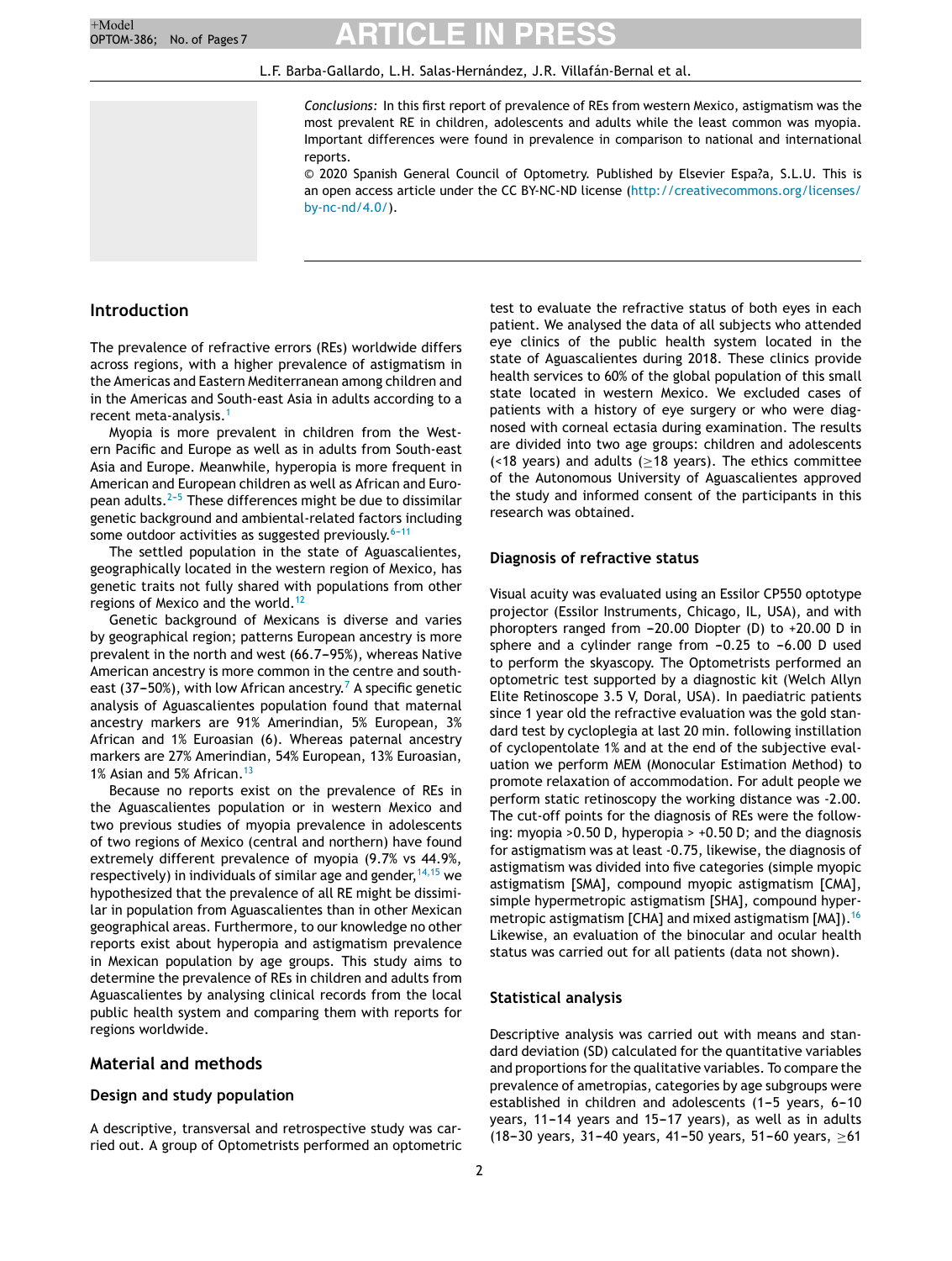Journal of Optometry xxx (xxxx) xxx-xxx



**Graph 1** Refractive error prevalence according to age groups.

years). The differences between age groups were tabulated for each according to the ametropias and were estimated through Chi-square testing. The analyses were performed with Stata software version 12.0 (StataCorp, College Station, Texas, USA) and the level of statistical significance was set at a *p*-value of <0.05.

#### **Results**

The total population evaluated included data from 2,195 subjects (4390 eyes) separated into individuals under 18 years (children and adolescents) and over 18 years (adults).

Data from 722 eyes of children and adolescents (52.4% female) were evaluated. The mean (*SD*) age was 9.7 (3.9) years. [Table](#page-3-0) 1 presents the prevalence of REs in children and adolescents according to sex and different age groups. The prevalence of myopia, hyperopia and astigmatism in children under 18 years of age was 7.0%, 11.8% and 61.1%, respectively. The prevalence of eyes with normal refractive status in this infant-juvenile sample was 20.1%.

Hyperopia was more frequent in 1-5 year old children (27.6%, *p* < 0.001), whereas myopia was more common after 15 years old ( $p = 0.003$ ; [Table](#page-3-0) 1). On the other hand, astigmatism was the most frequent refractive disorder among all age groups for children ([Table](#page-3-0) 1) and showed a significant difference in its distribution by gender. Within the categories of astigmatism, we found a higher percentage of SMA (22.2%) followed by CMA (13.4%) and CHA (11.8%) for the total infant-juvenile sample [\(Table](#page-3-0) 1, Graph 1).

In the case of adults, data on 3668 eyes (60.6% of women) were analysed (mean age:  $46.3 \pm 16.7$  years). The analysis revealed that 8.6% of adults presented myopia, 12.4% hyperopia and 57.1% had some type of astigmatism, whereas the prevalence of eyes with normal refractive status in adults was 21.9%.

During adulthood, hyperopia prevalence increased with age, rising from 2.2% in <30 years to  $6.1\%$  in the 31-40 age group and to 10.5% in the 41-50 age group. With this, prevalence doubled after 50 years in relation to the frequency of hyperopia in the 41-50 years age group ([Table](#page-4-0) 2). On the other hand, hyperopia was significantly different (*p* < 0.05) among men and women ([Table](#page-4-0) 2).



**Graph 2** Astigmatism prevalence according to age groups.

With respect to myopia, its prevalence remained stable across all age groups (from 7.8 to 10.2%; [Table](#page-4-0) 2), whereas astigmatism was the most prevalent disorder across all age groups, reaching the highest prevalence in the 31-40 years age group [\(Table](#page-4-0) 2). By astigmatism type, the prevalence of SMA and CMA diminished as age increased; SMA began decreasing at 18 years of age, with the lowest prevalence after 60 years; CMA prevalence decreased after 50 years, also with the lowest prevalence after 60 years. In contrast, the prevalence of CHA in the  $18-30$  years age group was 1.9%, thereafter rising to 12.1% after 50 years and 19.3% after 60 years [\(Table](#page-4-0) 2, Graph 2).

#### **Discussion**

Several relevant findings were uncovered in terms of the prevalence of REs in patients from eye clinics of the public health system of Aguascalientes. The astigmatism most commonly occurring as a product of rotational asymmetries include one or both of the cornea surface, corneal astigmatism, likewise, those of the lens, internal astigmatism, and/or a tilt of the latter. Astigmatism gives rise to two planes of focus that may lie in front of, lie behind, or straddle the retinal plane, depending on whether it occurs alone or in combination with hyperopia or myopia.<sup>[17](#page-5-0)</sup> First, the prevalence of astigmatism in children and adolescents of our study was so much higher (61.5%) than that of Hashemi et al., who determined a prevalence of 14.3% in subjects  $\leq$ 15 years old from a rural area of Iran1.<sup>[18](#page-5-0)</sup> In addition, our prevalence was higher than that reported by Marasini et al. (2014), who observed a 15.9% prevalence of astigmatism in children <10 years old in an eye clinic of New Zealand and 25-27% in subjects who were 10-20 years old who attended an eye clinic in the Maldives.<sup>[19](#page-5-0)</sup>

In adults, the prevalence of astigmatism in our study (57.1%) was superior to what was reported by Hashemi et al.  $(32.2%)$  and Marasini et al.  $(8.66-24.54%)$  while also higher than that reported by Durkin et al. (31.1%) in a rural eye clinic from Australia.<sup>[20](#page-5-0)</sup> However, it was lower than the prevalence reported by Rodriguez and Romero (67.6%) from an eye clinic from Puerto Rico.<sup>[21](#page-5-0)</sup>

With the analysis by gender, girls had a significantly higher prevalence of astigmatism than boys, but this difference was not significant by adulthood. The majority of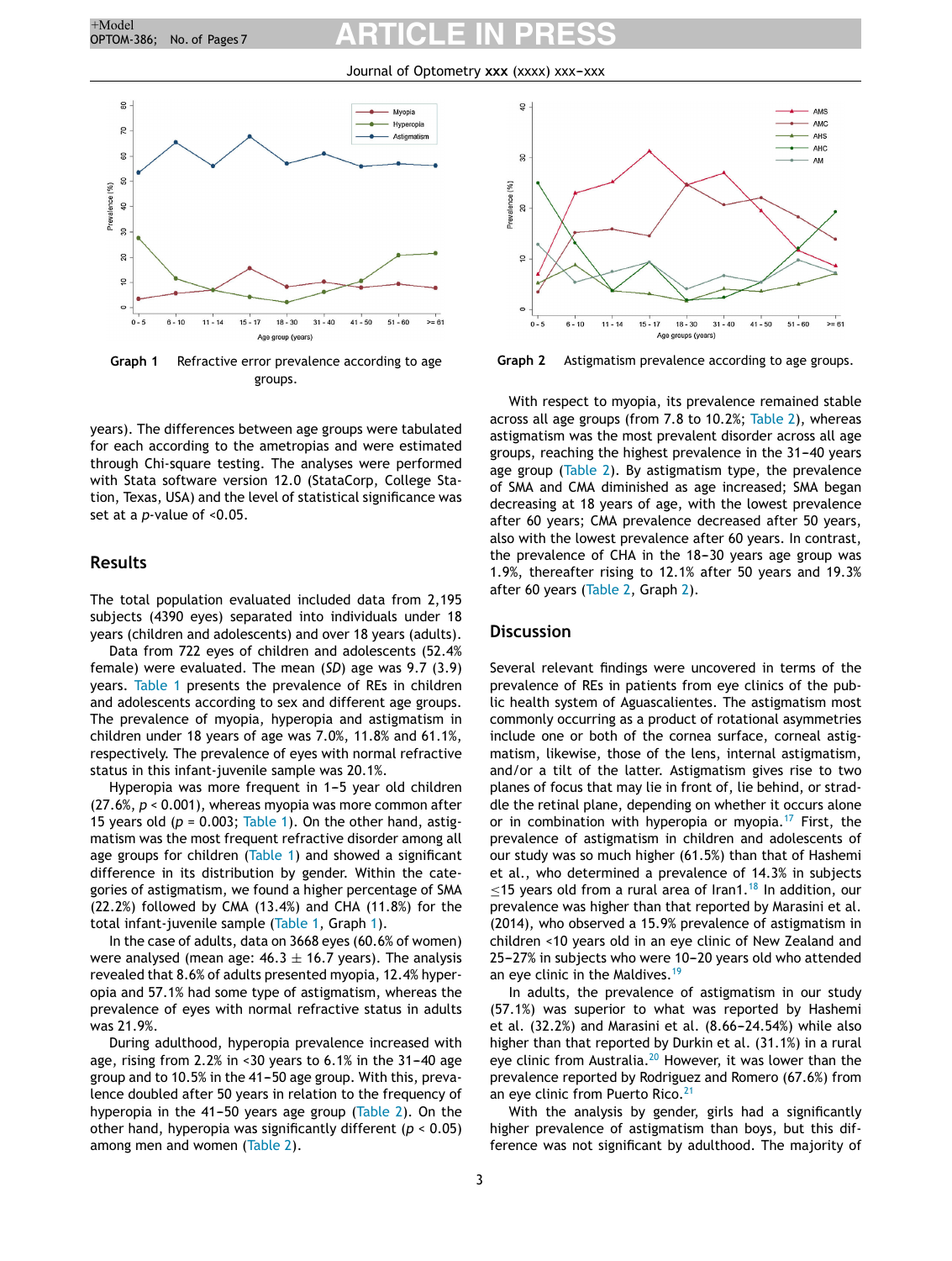|  | L.F. Barba-Gallardo, L.H. Salas-Hernández, J.R. Villafán-Bernal et al. |
|--|------------------------------------------------------------------------|
|--|------------------------------------------------------------------------|

<span id="page-3-0"></span>

| Table 1 |  | Proportion of ametropia in children and adolescents according to different sex and age groups. |  |  |
|---------|--|------------------------------------------------------------------------------------------------|--|--|
|         |  |                                                                                                |  |  |

| Refractive error |                  | Age groups (years) |          | Total     | $p^*$     |      |         |
|------------------|------------------|--------------------|----------|-----------|-----------|------|---------|
|                  |                  | $1 - 5$            | $6 - 10$ | $11 - 14$ | $15 - 17$ |      |         |
| <b>Boys</b>      | n                | 62                 | 146      | 96        | 40        | 344  |         |
| Myopia           | $\%$             | 6.5                | 5.5      | 3.1       | 22.5      | 7.0  | 0.001   |
| Hyperopia        | $\%$             | 27.4               | 8.9      | 8.3       | 5.0       | 11.6 | < 0.001 |
| Astigmatism      | %                | 46.8               | 64.4     | 51.0      | 57.5      | 56.7 | 0.064   |
| SMA              | $\%$             | 6.5                | 21.2     | 21.9      | 30.0      | 19.8 | 0.018   |
| <b>CMA</b>       | %                | 3.2                | 16.4     | 9.4       | 12.5      | 11.6 | 0.045   |
| <b>SHA</b>       | %                | 3.2                | 8.2      | 5.2       | 0.0       | 5.5  | 0.171   |
| <b>CHA</b>       | $\%$             | 29.0               | 12.3     | 5.2       | 7.5       | 12.8 | < 0.001 |
| MA               | %                | 4.8                | 6.2      | 9.4       | 7.5       | 7.0  | 0.693   |
| Girls            | $\boldsymbol{n}$ | 54                 | 150      | 118       | 56        | 378  |         |
| Myopia           | %                | 0.0                | 6.0      | 10.2      | 10.7      | 7.1  | 0.067   |
| Hyperopia        | %                | 27.8               | 14.0     | 5.9       | 3.6       | 11.9 | < 0.001 |
| Astigmatism      | $\%$             | 61.1               | 66.7     | 60.2      | 75.0      | 65.1 | 0.239   |
| <b>SMA</b>       | $\%$             | 7.4                | 24.7     | 28.0      | 32.1      | 24.3 | 0.011   |
| <b>CMA</b>       | %                | 3.7                | 14.0     | 21.2      | 16.1      | 15.1 | 0.028   |
| <b>SHA</b>       | $\%$             | 7.4                | 9.3      | 2.5       | 5.4       | 6.4  | 0.150   |
| <b>CHA</b>       | $\%$             | 20.4               | 14.0     | 2.5       | 10.7      | 10.9 | 0.002   |
| <b>MA</b>        | %                | 22.2               | 4.7      | 5.9       | 10.7      | 8.5  | 0.001   |
| Total children   | $\mathsf{n}$     | 116                | 296      | 214       | 96        | 722  |         |
| Myopia           | $\%$             | 3.5                | 5.7      | 7.0       | 15.6      | 7.1  | 0.003   |
| Hyperopia        | $\%$             | 27.6               | 11.5     | 7.0       | 4.2       | 11.8 | < 0.001 |
| Astigmatism &    | %                | 53.5               | 65.5     | 56.1      | 67.7      | 61.1 | 0.025   |
| <b>SMA</b>       | $\%$             | 6.9                | 23.0     | 25.2      | 31.3      | 22.2 | < 0.001 |
| <b>CMA</b>       | $\%$             | 3.5                | 15.2     | 15.9      | 14.6      | 13.4 | 0.008   |
| <b>SHA</b>       | $\%$             | 5.2                | 8.8      | 3.7       | 3.1       | 6.0  | 0.055   |
| CHA              | $\%$             | 25.0               | 13.2     | 3.7       | 9.4       | 11.8 | < 0.001 |
| <b>MA</b>        | $\%$             | 12.9               | 5.4      | 7.5       | 9.4       | 7.8  | 0.072   |

Abbreviations: AMS, simple myopic astigmatism; AMC, composite myopic astigmatism; AHS, simple hypermetropic astigmatism; AHC, hypermetropic astigmatism compound; AM, mixed astigmatism. Chi-square test values are shown between age groups and statistical difference by gender p-value = 0.02 via Chi-square testing.

previous reports did not establish differences in astigmatism prevalence by gender in children and adults<sup>11-13</sup>; only Rodriguez and Romero observed a higher prevalence of astigmatism in adult women versus men, a result that was not found in the present study.<sup>[14](#page-5-0)</sup>

In our study, contrary to other reports, we did not observe significant differences in astigmatism frequency by age groups in children, adolescents and adults. For example, while Rodriguez and Romero, Durkin and Hashemi reported an increase of prevalence with age, Marasini described a higher prevalence below 30 years.<sup>11-14</sup> Although the causes of these differences are unclear, they might be attributable to variations in the prevalence of risk factors for astigmatism, such as pterigium, the proportion of participants living in rural areas, nutritional status or distinct genetic backgrounds of participants in each study. $22-24$ 

In the present work, hyperopia frequency was greater in children below six years of age, then it diminished, reaching its nadir in individuals 18-30 years old. Afterwards, the prevalence increased to 10.5% at 40 years and more than 20% after 50 years old. The highest prevalence of hyperopia below six years might be explained by the small eye axial length and their subsequent reduction by increases of the axial length as the subject grew. $25$  Approaching the situation differently, the increase in hyperopia prevalence at 40 years and older might be the result of a reduction of the dioptric power of the crystalline lens associated with its increased axial thickness, as mentioned by Olsen in his study, when an imbalance occurs between the refractive components of the eye it is therefore more likely to be found in the relationship between axial length and the power of the lens, $26$  however, at this same age the accommodation changes begin causing a diminished capacity for lens accommodation or genuine longitudinal and cohort effects on refraction as described previously by Hashemi.<sup>[27](#page-5-0)</sup>

The rising prevalence of hyperopia as age increases in adults has been reported previously in clinic-based studies of Hashemi, Durkin, and Rodriguez and Romero.<sup>[11,13,14](#page-5-0)</sup> Yet, the prevalence of this RE in adults was much lower in our study than in such studies across all age groups. This might be related to anatomic differences of the eye in our population in comparison with Iranian, Australian and Puerto Rican groups.[17,19,20](#page-5-0)

We observed a higher hyperopia prevalence in women older than 50 years than among men, the same pattern reported by Durkin in women and men aged 40-49 years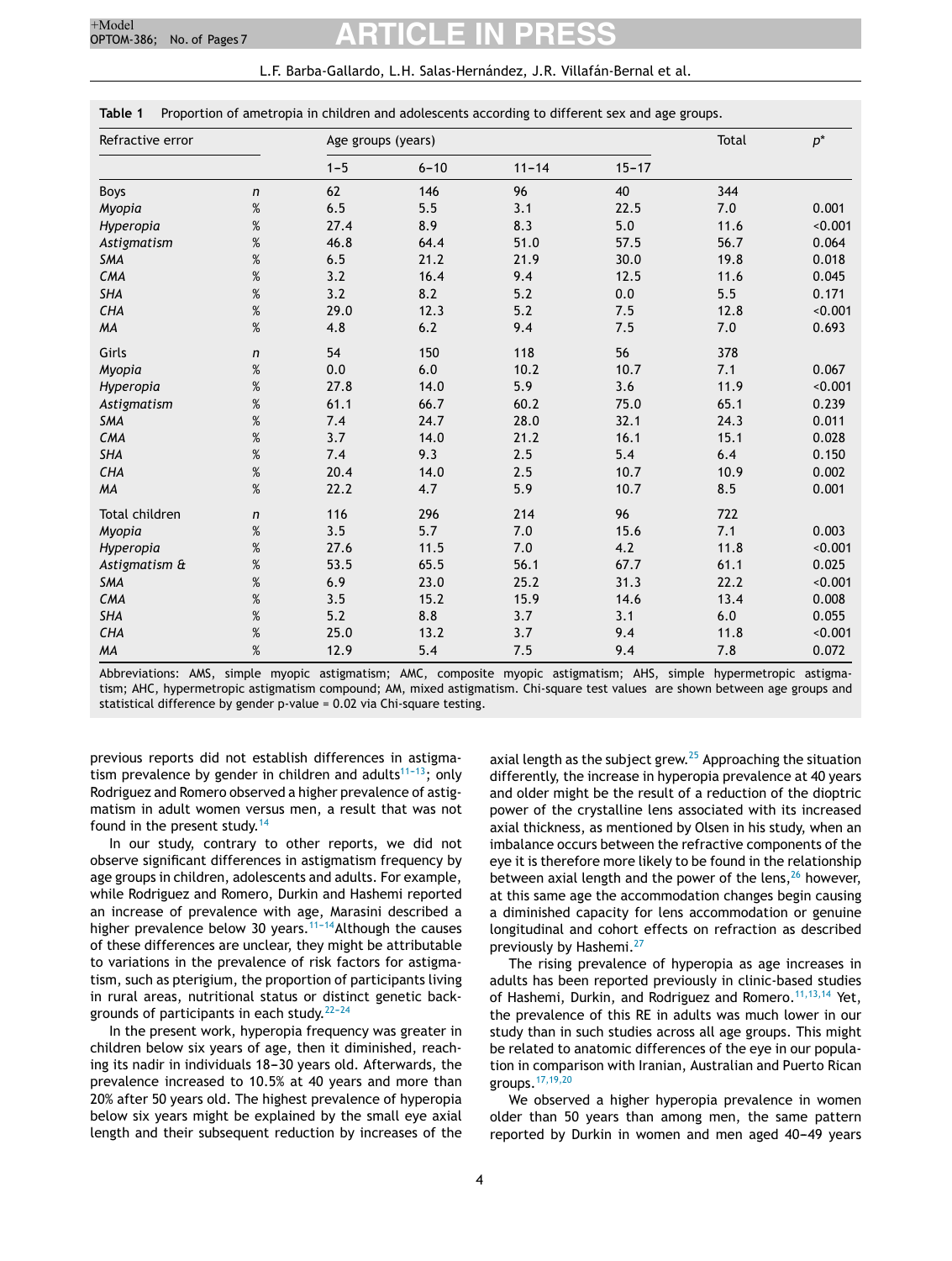#### Journal of Optometry xxx (xxxx) xxx-xxx

| Refractive error    |                  |           | Age groups (years) |           |           |           |       | $\boldsymbol{p}$ |
|---------------------|------------------|-----------|--------------------|-----------|-----------|-----------|-------|------------------|
|                     |                  | $18 - 30$ | $31 - 40$          | $41 - 50$ | $51 - 60$ | $\geq 61$ |       |                  |
| Men                 | n                | 408       | 182                | 250       | 242       | 364       | 1446  |                  |
| Myopia              | $\%$             | 4.9       | 13.2               | 6.8       | 10.3      | 9.3       | 8.3   | 0.006            |
| Hyperopia           | %                | 2.2       | 4.4                | 9.2       | 15.3      | 13.7      | 8.8   | < 0.001          |
| Astigmatism         | $\%$             | 56.4      | 59.3               | 57.2      | 60.3      | 57.1      | 57.8  | 0.869            |
| <b>SMA</b>          | $\%$             | 23.8      | 24.7               | 22.4      | 14.9      | 8.2       | 18.3  | < 0.001          |
| CMA                 | $\%$             | 21.8      | 24.2               | 26.0      | 21.1      | 16.2      | 21.3  | 0.042            |
| <b>SHA</b>          | $\%$             | 1.5       | 2.8                | 2.8       | 6.2       | 7.4       | 4.2   | < 0.001          |
| CHA                 | $\%$             | 2.9       | 1.1                | 4.8       | 9.5       | 17.3      | 7.8   | < 0.001          |
| MA                  | $\%$             | 6.4       | 6.6                | $1.2$     | 8.7       | 8.0       | 6.3   | 0.005            |
| Women               | $\mathsf{n}$     | 488       | 310                | 474       | 492       | 458       | 2222  |                  |
| Myopia              | $\%$             | 11.1      | 8.4                | 8.4       | 9.2       | 6.6       | 8.8   | 0.182            |
| Hyperopia           | $\%$             | 2.3       | 7.1                | 11.2      | 23.4      | 27.7      | 14.8  | < 0.001          |
| Astigmatism         | %                | 57.6      | 61.9               | 55.3      | 55.3      | 55.5      | 56.8  | 0.320            |
| SMA                 | $\%$             | 25.2      | 28.4               | 17.9      | 10.2      | 9.0       | 17.4  | < 0.001          |
| CMA                 | $\%$             | 27.3      | 18.7               | 20.0      | 16.9      | 12.0      | 19.1  | < 0.001          |
| <b>SHA</b>          | $\%$             | 1.8       | 4.8                | 4.0       | 4.5       | 6.8       | 4.3   | 0.007            |
| CHA                 | $\%$             | 1.0       | 3.2                | 5.7       | 13.4      | 21.0      | 9.2   | < 0.001          |
| MA                  | $\%$             | 2.3       | 6.8                | 7.6       | 10.4      | 6.8       | $6.8$ | < 0.001          |
| <b>Total adults</b> | $\boldsymbol{n}$ | 896       | 492                | 724       | 734       | 822       | 3668  |                  |
| Myopia              | $\%$             | 8.3       | 10.2               | 7.9       | 9.5       | 7.8       | 8.6   | 0.453            |
| Hyperopia &         | %                | 2.2       | 6.1                | 10.5      | 20.7      | 21.5      | 12.4  | < 0.001          |
| Astigmatism         | $\%$             | 57.0      | 61.0               | 55.9      | 57.0      | 56.2      | 57.1  | 0.449            |
| <b>SMA</b>          | $\%$             | 24.6      | 27.0               | 19.5      | 11.7      | 8.6       | 17.8  | < 0.001          |
| CMA                 | $\%$             | 24.8      | 20.7               | 22.1      | 18.3      | 13.9      | 20.0  | < 0.001          |
| <b>SHA</b>          | $\%$             | 1.7       | 4.1                | 3.6       | 5.0       | 7.1       | 4.3   | < 0.001          |
| CHA                 | $\%$             | 1.9       | 2.4                | 5.4       | 12.1      | 19.3      | 8.6   | < 0.001          |
| MA                  | $\%$             | 4.1       | 6.7                | 5.4       | 9.8       | 7.3       | 6.6   | < 0.001          |

<span id="page-4-0"></span>**Table 2** Proportion of ametropias in adults according to different sex and age groups.

Abbreviations: AMS, simple myopic astigmatism; AMC, composite myopic astigmatism; AHS, simple hypermetropic astigmatism; AHC, hypermetropic astigmatism compound; AM, mixed astigmatism. \* Chi-square test values are shown between age groups and statistical difference by gender p-value = 0.02 via Chi-square testing.

old and by Rodriguez and Romero.<sup>[19,20](#page-5-0)</sup> It should be noted, though, that Hashemi et al. did not report gender differ-ences in terms of hyperopia prevalence in adults.<sup>[17](#page-5-0)</sup>

Studies as the Ehrlich et al. and Ingram and Barr, both show increase of the hyperopia as the infant grows older, as long as emmetropization is achieved. While we did not find clinic-based reports surrounding the prevalence of hyperopia in children, we did observe the same pattern of hyperopia prevalence in population-based studies, including the greatest prevalence for ages lower than six years  $old.<sup>28-31</sup>$ 

This prevalence is lower than that reported by Rodriguez and Romero in Puerto Rican adults for men (16.8%) and women  $(13.7\%)$ .<sup>[14](#page-5-0)</sup> Similarly, our myopia prevalence in adults was much lower than that reported in Australians (31.1%) and Iranians (28%) in clinics-based studies.<sup>[11,13](#page-5-0)</sup> Thus, the prevalence of myopia in our study is contrary to the high prevalence of this RE in other populations.<sup>[1](#page-5-0)</sup>

In the current work, the frequency of myopia in children and adolescents was higher (global: 7.8%; boys: 9.3%; girls: 6.6%) than that reported by Alemam et al. in an eye clinic from Saudi Arabia who found a frequency of 3.54% with no significant differences by gender (4.0% in boys and 3.1% in girls). $30,32$  In contrast, Teophanous et al. reported a prevalence of myopia of  $41.9\%$  in patients  $5-19$  years old undergoing an ophthalmologic or optometric refraction examination through the Kaiser Permanente southern California health plan, especially being more common in subjects of Asian/Pacific Island origins than among whites. $^{23}$  $^{23}$  $^{23}$ In fact, myopia is the most prevalent refractive disorder in paediatrics from East Asia with a prevalence of 70-90% in countries such as Hong Kong, China, Singapore and Taiwan.[24](#page-5-0)

The prevalence of myopia in our population is low and similar to a report in Mexican school children from a rural community of Central Mexico where Garcia et al. determined a myopia prevalence of  $9.7\%$ .<sup>[8](#page-5-0)</sup> However, this was notably lower than the 44.9% prevalence reported by Villarreal in school children from northern Mexico, $9$  highlighting the geographical differences not only by race or country but also within a country. In consequence it would be valuable to determine the prevalence of RE by geographical areas since Mexico is a genetic diverse country.  $6,7$ 

The main limitation of this study is that it is based on data obtained in health system clinics, and may not reflect the population distribution. Likewise, that by including individuals who attended the clinic one could have a selection bias.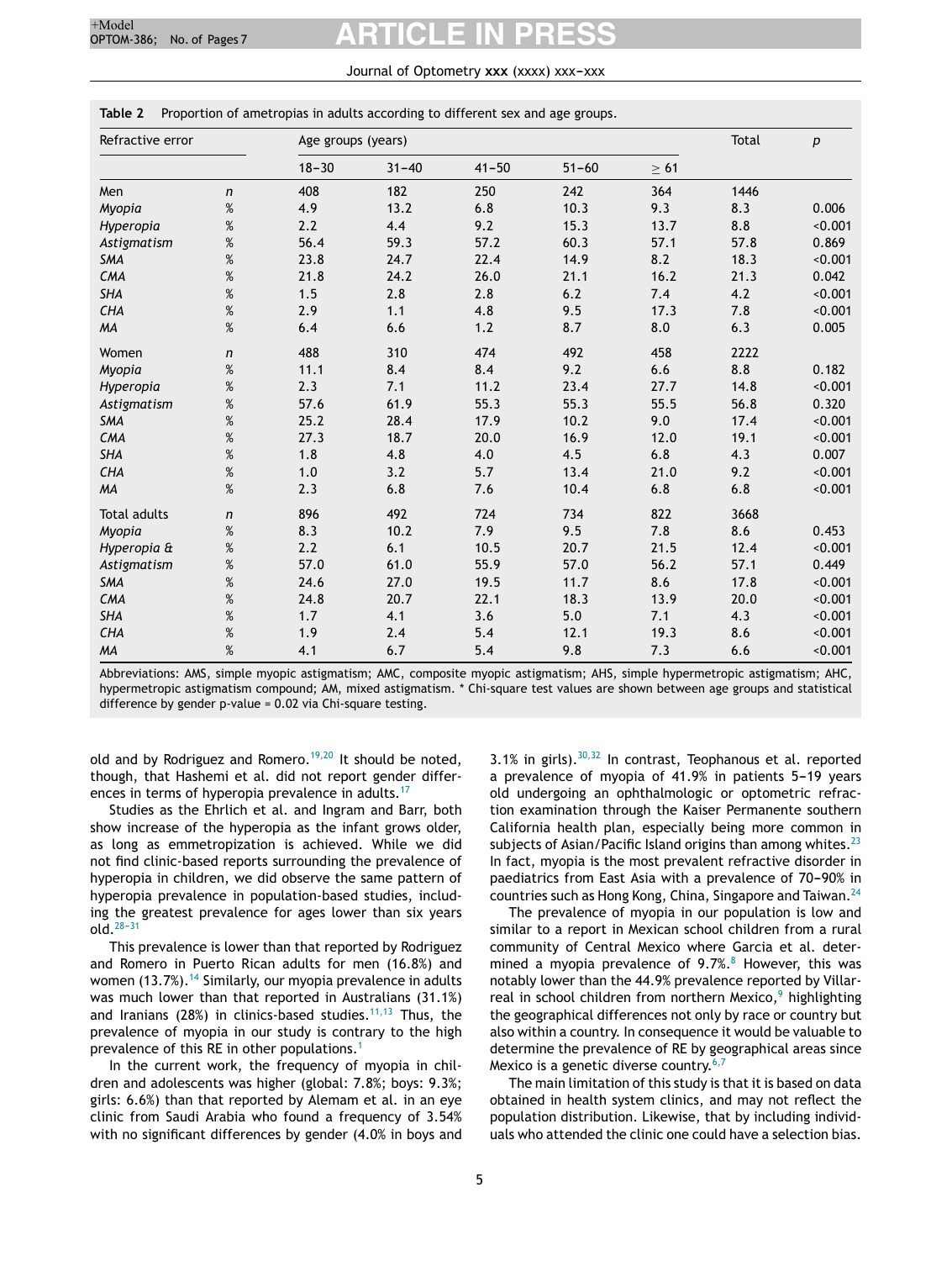#### L.F. Barba-Gallardo, L.H. Salas-Hernández, J.R. Villafán-Bernal et al.

<span id="page-5-0"></span>However, we consider it valuable to communicate the results and clarify that it is a study based on clinical records, as other studies of similar design have reported in international literature.

In conclusion, According with our definition showed above of astigmatism and the way as we evaluated to the population studied, we assumed that the astigmatism was the most prevalent RE in children, adolescents and adults of Aguascalientes, specifically having one of the highest frequencies reported in clinic-based studies. In contrast, myopia was the least common RE in children, adolescents and adults and hyperopia lower than the reported in other populations. To the best of our knowledge, this is one of the most complete studies regarding the prevalence of RE in a population from western Mexico based on medical records from eye clinics of the public health system. As a consequence, it might serve as a reference when studying REs in Mexico and Latin America.

#### **Disclosure**

None of the authors has conflicts to declare with regards to this publication. This research received no specific grant from any funding agency in the public, commercial, or not-for-profit sectors. The research was supported by the Universidad Autónoma de Aguascalientes, México. The views expressed are those of the authors and not necessarily those of the Department of Health in Aguascalientes.

#### **Conflicts of interest**

The authors have no conflicts of interest to declare.

#### **References**

- 1. [Hashemi](http://refhub.elsevier.com/S1888-4296(20)30126-6/sbref0005) [H,](http://refhub.elsevier.com/S1888-4296(20)30126-6/sbref0005) [Fotouhi](http://refhub.elsevier.com/S1888-4296(20)30126-6/sbref0005) [A,](http://refhub.elsevier.com/S1888-4296(20)30126-6/sbref0005) [Yekta](http://refhub.elsevier.com/S1888-4296(20)30126-6/sbref0005) [A,](http://refhub.elsevier.com/S1888-4296(20)30126-6/sbref0005) [Pakzad](http://refhub.elsevier.com/S1888-4296(20)30126-6/sbref0005) [R,](http://refhub.elsevier.com/S1888-4296(20)30126-6/sbref0005) [Ostadimoghaddam](http://refhub.elsevier.com/S1888-4296(20)30126-6/sbref0005) [H,](http://refhub.elsevier.com/S1888-4296(20)30126-6/sbref0005) [Khabazkhoob](http://refhub.elsevier.com/S1888-4296(20)30126-6/sbref0005) [M.](http://refhub.elsevier.com/S1888-4296(20)30126-6/sbref0005) [Global](http://refhub.elsevier.com/S1888-4296(20)30126-6/sbref0005) [and](http://refhub.elsevier.com/S1888-4296(20)30126-6/sbref0005) [regional](http://refhub.elsevier.com/S1888-4296(20)30126-6/sbref0005) [estimates](http://refhub.elsevier.com/S1888-4296(20)30126-6/sbref0005) [of](http://refhub.elsevier.com/S1888-4296(20)30126-6/sbref0005) [prevalence](http://refhub.elsevier.com/S1888-4296(20)30126-6/sbref0005) [of](http://refhub.elsevier.com/S1888-4296(20)30126-6/sbref0005) [refractive](http://refhub.elsevier.com/S1888-4296(20)30126-6/sbref0005) [errors:](http://refhub.elsevier.com/S1888-4296(20)30126-6/sbref0005) [Systematic](http://refhub.elsevier.com/S1888-4296(20)30126-6/sbref0005) [review](http://refhub.elsevier.com/S1888-4296(20)30126-6/sbref0005) [and](http://refhub.elsevier.com/S1888-4296(20)30126-6/sbref0005) [meta-analysis.](http://refhub.elsevier.com/S1888-4296(20)30126-6/sbref0005) *[J](http://refhub.elsevier.com/S1888-4296(20)30126-6/sbref0005) [Curr](http://refhub.elsevier.com/S1888-4296(20)30126-6/sbref0005) [Ophthalmol](http://refhub.elsevier.com/S1888-4296(20)30126-6/sbref0005)[.](http://refhub.elsevier.com/S1888-4296(20)30126-6/sbref0005)* 2017:30:03-22.
- 2. [Tarczy-Hornoch](http://refhub.elsevier.com/S1888-4296(20)30126-6/sbref0010) [K.](http://refhub.elsevier.com/S1888-4296(20)30126-6/sbref0010) [The](http://refhub.elsevier.com/S1888-4296(20)30126-6/sbref0010) [epidemiology](http://refhub.elsevier.com/S1888-4296(20)30126-6/sbref0010) [of](http://refhub.elsevier.com/S1888-4296(20)30126-6/sbref0010) [early](http://refhub.elsevier.com/S1888-4296(20)30126-6/sbref0010) [childhood](http://refhub.elsevier.com/S1888-4296(20)30126-6/sbref0010) [hyper](http://refhub.elsevier.com/S1888-4296(20)30126-6/sbref0010)[opia.](http://refhub.elsevier.com/S1888-4296(20)30126-6/sbref0010) *[Optom](http://refhub.elsevier.com/S1888-4296(20)30126-6/sbref0010) [Vis](http://refhub.elsevier.com/S1888-4296(20)30126-6/sbref0010) [Sci](http://refhub.elsevier.com/S1888-4296(20)30126-6/sbref0010)[.](http://refhub.elsevier.com/S1888-4296(20)30126-6/sbref0010)* 2007;84:115-123.
- 3. [Castagno](http://refhub.elsevier.com/S1888-4296(20)30126-6/sbref0015) [VD,](http://refhub.elsevier.com/S1888-4296(20)30126-6/sbref0015) [Fassa](http://refhub.elsevier.com/S1888-4296(20)30126-6/sbref0015) [AG,](http://refhub.elsevier.com/S1888-4296(20)30126-6/sbref0015) [Carret](http://refhub.elsevier.com/S1888-4296(20)30126-6/sbref0015) [MLV,](http://refhub.elsevier.com/S1888-4296(20)30126-6/sbref0015) [Vilela](http://refhub.elsevier.com/S1888-4296(20)30126-6/sbref0015) [MAP,](http://refhub.elsevier.com/S1888-4296(20)30126-6/sbref0015) [Meucci](http://refhub.elsevier.com/S1888-4296(20)30126-6/sbref0015) [RD.](http://refhub.elsevier.com/S1888-4296(20)30126-6/sbref0015) [Hyperopia:](http://refhub.elsevier.com/S1888-4296(20)30126-6/sbref0015) [A](http://refhub.elsevier.com/S1888-4296(20)30126-6/sbref0015) [meta-analysis](http://refhub.elsevier.com/S1888-4296(20)30126-6/sbref0015) [of](http://refhub.elsevier.com/S1888-4296(20)30126-6/sbref0015) [prevalence](http://refhub.elsevier.com/S1888-4296(20)30126-6/sbref0015) [and](http://refhub.elsevier.com/S1888-4296(20)30126-6/sbref0015) [a](http://refhub.elsevier.com/S1888-4296(20)30126-6/sbref0015) [review](http://refhub.elsevier.com/S1888-4296(20)30126-6/sbref0015) [of](http://refhub.elsevier.com/S1888-4296(20)30126-6/sbref0015) [asso](http://refhub.elsevier.com/S1888-4296(20)30126-6/sbref0015)[ciated](http://refhub.elsevier.com/S1888-4296(20)30126-6/sbref0015) [factors](http://refhub.elsevier.com/S1888-4296(20)30126-6/sbref0015) [among](http://refhub.elsevier.com/S1888-4296(20)30126-6/sbref0015) [school-aged](http://refhub.elsevier.com/S1888-4296(20)30126-6/sbref0015) [children.](http://refhub.elsevier.com/S1888-4296(20)30126-6/sbref0015) *[BMC](http://refhub.elsevier.com/S1888-4296(20)30126-6/sbref0015) [Ophthalmol](http://refhub.elsevier.com/S1888-4296(20)30126-6/sbref0015)*[.](http://refhub.elsevier.com/S1888-4296(20)30126-6/sbref0015) [2014;14:163.](http://refhub.elsevier.com/S1888-4296(20)30126-6/sbref0015)
- 4. [Mrugacz](http://refhub.elsevier.com/S1888-4296(20)30126-6/sbref0020) [M,](http://refhub.elsevier.com/S1888-4296(20)30126-6/sbref0020) [Gajecka](http://refhub.elsevier.com/S1888-4296(20)30126-6/sbref0020) [M,](http://refhub.elsevier.com/S1888-4296(20)30126-6/sbref0020) [Mrukwa-Kominek](http://refhub.elsevier.com/S1888-4296(20)30126-6/sbref0020) [E,](http://refhub.elsevier.com/S1888-4296(20)30126-6/sbref0020) [Witkowska](http://refhub.elsevier.com/S1888-4296(20)30126-6/sbref0020) [KJ.](http://refhub.elsevier.com/S1888-4296(20)30126-6/sbref0020) [Myopia:](http://refhub.elsevier.com/S1888-4296(20)30126-6/sbref0020) [Risk](http://refhub.elsevier.com/S1888-4296(20)30126-6/sbref0020) [factors,](http://refhub.elsevier.com/S1888-4296(20)30126-6/sbref0020) [disease](http://refhub.elsevier.com/S1888-4296(20)30126-6/sbref0020) [mechanisms,](http://refhub.elsevier.com/S1888-4296(20)30126-6/sbref0020) [diagnostic](http://refhub.elsevier.com/S1888-4296(20)30126-6/sbref0020) [modal](http://refhub.elsevier.com/S1888-4296(20)30126-6/sbref0020)[ities,](http://refhub.elsevier.com/S1888-4296(20)30126-6/sbref0020) [and](http://refhub.elsevier.com/S1888-4296(20)30126-6/sbref0020) [therapeutic](http://refhub.elsevier.com/S1888-4296(20)30126-6/sbref0020) [options.](http://refhub.elsevier.com/S1888-4296(20)30126-6/sbref0020) *[J](http://refhub.elsevier.com/S1888-4296(20)30126-6/sbref0020) [Ophthalmol](http://refhub.elsevier.com/S1888-4296(20)30126-6/sbref0020)*[.](http://refhub.elsevier.com/S1888-4296(20)30126-6/sbref0020) [2018;2018:1](http://refhub.elsevier.com/S1888-4296(20)30126-6/sbref0020)-[4.](http://refhub.elsevier.com/S1888-4296(20)30126-6/sbref0020)
- 5. [Holden](http://refhub.elsevier.com/S1888-4296(20)30126-6/sbref0025) [BA,](http://refhub.elsevier.com/S1888-4296(20)30126-6/sbref0025) [Fricke](http://refhub.elsevier.com/S1888-4296(20)30126-6/sbref0025) [TR,](http://refhub.elsevier.com/S1888-4296(20)30126-6/sbref0025) [Wilson](http://refhub.elsevier.com/S1888-4296(20)30126-6/sbref0025) [DA,](http://refhub.elsevier.com/S1888-4296(20)30126-6/sbref0025) [et](http://refhub.elsevier.com/S1888-4296(20)30126-6/sbref0025) [al.](http://refhub.elsevier.com/S1888-4296(20)30126-6/sbref0025) [Global](http://refhub.elsevier.com/S1888-4296(20)30126-6/sbref0025) [prevalence](http://refhub.elsevier.com/S1888-4296(20)30126-6/sbref0025) [of](http://refhub.elsevier.com/S1888-4296(20)30126-6/sbref0025) [myopia](http://refhub.elsevier.com/S1888-4296(20)30126-6/sbref0025) [and](http://refhub.elsevier.com/S1888-4296(20)30126-6/sbref0025) [high](http://refhub.elsevier.com/S1888-4296(20)30126-6/sbref0025) [myopia](http://refhub.elsevier.com/S1888-4296(20)30126-6/sbref0025) [and](http://refhub.elsevier.com/S1888-4296(20)30126-6/sbref0025) [temporal](http://refhub.elsevier.com/S1888-4296(20)30126-6/sbref0025) [trends](http://refhub.elsevier.com/S1888-4296(20)30126-6/sbref0025) [from](http://refhub.elsevier.com/S1888-4296(20)30126-6/sbref0025) [2000](http://refhub.elsevier.com/S1888-4296(20)30126-6/sbref0025) [through](http://refhub.elsevier.com/S1888-4296(20)30126-6/sbref0025) [2050.](http://refhub.elsevier.com/S1888-4296(20)30126-6/sbref0025) [Ophthalmology](http://refhub.elsevier.com/S1888-4296(20)30126-6/sbref0025)[.](http://refhub.elsevier.com/S1888-4296(20)30126-6/sbref0025) [2016;123:1036](http://refhub.elsevier.com/S1888-4296(20)30126-6/sbref0025)-[1042.](http://refhub.elsevier.com/S1888-4296(20)30126-6/sbref0025)
- 6. [Shah](http://refhub.elsevier.com/S1888-4296(20)30126-6/sbref0030) [RL,](http://refhub.elsevier.com/S1888-4296(20)30126-6/sbref0030) [Li](http://refhub.elsevier.com/S1888-4296(20)30126-6/sbref0030) [Q,](http://refhub.elsevier.com/S1888-4296(20)30126-6/sbref0030) [Zhao](http://refhub.elsevier.com/S1888-4296(20)30126-6/sbref0030) [W,](http://refhub.elsevier.com/S1888-4296(20)30126-6/sbref0030) [et](http://refhub.elsevier.com/S1888-4296(20)30126-6/sbref0030) [al.](http://refhub.elsevier.com/S1888-4296(20)30126-6/sbref0030) [A](http://refhub.elsevier.com/S1888-4296(20)30126-6/sbref0030) [genome-wide](http://refhub.elsevier.com/S1888-4296(20)30126-6/sbref0030) [association](http://refhub.elsevier.com/S1888-4296(20)30126-6/sbref0030) [study](http://refhub.elsevier.com/S1888-4296(20)30126-6/sbref0030) [of](http://refhub.elsevier.com/S1888-4296(20)30126-6/sbref0030) [corneal](http://refhub.elsevier.com/S1888-4296(20)30126-6/sbref0030) [astigmatism:](http://refhub.elsevier.com/S1888-4296(20)30126-6/sbref0030) [The](http://refhub.elsevier.com/S1888-4296(20)30126-6/sbref0030) [CREAM](http://refhub.elsevier.com/S1888-4296(20)30126-6/sbref0030) [Consortium.](http://refhub.elsevier.com/S1888-4296(20)30126-6/sbref0030) *[Mol](http://refhub.elsevier.com/S1888-4296(20)30126-6/sbref0030) [Vis](http://refhub.elsevier.com/S1888-4296(20)30126-6/sbref0030)*[.](http://refhub.elsevier.com/S1888-4296(20)30126-6/sbref0030) [2018;124:127.](http://refhub.elsevier.com/S1888-4296(20)30126-6/sbref0030)
- 7. [Huang](http://refhub.elsevier.com/S1888-4296(20)30126-6/sbref0035) [Y,](http://refhub.elsevier.com/S1888-4296(20)30126-6/sbref0035) [Kee](http://refhub.elsevier.com/S1888-4296(20)30126-6/sbref0035) [C-S,](http://refhub.elsevier.com/S1888-4296(20)30126-6/sbref0035) [Hocking](http://refhub.elsevier.com/S1888-4296(20)30126-6/sbref0035) [PM,](http://refhub.elsevier.com/S1888-4296(20)30126-6/sbref0035) [Williams](http://refhub.elsevier.com/S1888-4296(20)30126-6/sbref0035) [C,](http://refhub.elsevier.com/S1888-4296(20)30126-6/sbref0035) [Yip](http://refhub.elsevier.com/S1888-4296(20)30126-6/sbref0035) [SP,](http://refhub.elsevier.com/S1888-4296(20)30126-6/sbref0035) [Guggenheim](http://refhub.elsevier.com/S1888-4296(20)30126-6/sbref0035) [JA.](http://refhub.elsevier.com/S1888-4296(20)30126-6/sbref0035) [A](http://refhub.elsevier.com/S1888-4296(20)30126-6/sbref0035) [genome-wide](http://refhub.elsevier.com/S1888-4296(20)30126-6/sbref0035) [association](http://refhub.elsevier.com/S1888-4296(20)30126-6/sbref0035) [study](http://refhub.elsevier.com/S1888-4296(20)30126-6/sbref0035) [for](http://refhub.elsevier.com/S1888-4296(20)30126-6/sbref0035) [susceptibility](http://refhub.elsevier.com/S1888-4296(20)30126-6/sbref0035) [to](http://refhub.elsevier.com/S1888-4296(20)30126-6/sbref0035) [visual](http://refhub.elsevier.com/S1888-4296(20)30126-6/sbref0035) [experience-induced](http://refhub.elsevier.com/S1888-4296(20)30126-6/sbref0035) [myopia.](http://refhub.elsevier.com/S1888-4296(20)30126-6/sbref0035) *[IOVS](http://refhub.elsevier.com/S1888-4296(20)30126-6/sbref0035)*[.](http://refhub.elsevier.com/S1888-4296(20)30126-6/sbref0035) 2019;60:559-569.
- 8. [Simpson](http://refhub.elsevier.com/S1888-4296(20)30126-6/sbref0040) [CL,](http://refhub.elsevier.com/S1888-4296(20)30126-6/sbref0040) [Wojciechowski](http://refhub.elsevier.com/S1888-4296(20)30126-6/sbref0040) [R,](http://refhub.elsevier.com/S1888-4296(20)30126-6/sbref0040) [Oexle](http://refhub.elsevier.com/S1888-4296(20)30126-6/sbref0040) [K,](http://refhub.elsevier.com/S1888-4296(20)30126-6/sbref0040) [et](http://refhub.elsevier.com/S1888-4296(20)30126-6/sbref0040) [al.](http://refhub.elsevier.com/S1888-4296(20)30126-6/sbref0040) [Genome-wide](http://refhub.elsevier.com/S1888-4296(20)30126-6/sbref0040) [meta-analysis](http://refhub.elsevier.com/S1888-4296(20)30126-6/sbref0040) [of](http://refhub.elsevier.com/S1888-4296(20)30126-6/sbref0040) [myopia](http://refhub.elsevier.com/S1888-4296(20)30126-6/sbref0040) [and](http://refhub.elsevier.com/S1888-4296(20)30126-6/sbref0040) [hyperopia](http://refhub.elsevier.com/S1888-4296(20)30126-6/sbref0040) [provides](http://refhub.elsevier.com/S1888-4296(20)30126-6/sbref0040) [evidence](http://refhub.elsevier.com/S1888-4296(20)30126-6/sbref0040) [for](http://refhub.elsevier.com/S1888-4296(20)30126-6/sbref0040) [replication](http://refhub.elsevier.com/S1888-4296(20)30126-6/sbref0040) [of](http://refhub.elsevier.com/S1888-4296(20)30126-6/sbref0040) [11](http://refhub.elsevier.com/S1888-4296(20)30126-6/sbref0040) [loci.](http://refhub.elsevier.com/S1888-4296(20)30126-6/sbref0040) *[PLoS](http://refhub.elsevier.com/S1888-4296(20)30126-6/sbref0040) [One](http://refhub.elsevier.com/S1888-4296(20)30126-6/sbref0040)*[.](http://refhub.elsevier.com/S1888-4296(20)30126-6/sbref0040) 2014;9:03-50.
- 9. [Saw](http://refhub.elsevier.com/S1888-4296(20)30126-6/sbref0045) [S-M,](http://refhub.elsevier.com/S1888-4296(20)30126-6/sbref0045) [Hong](http://refhub.elsevier.com/S1888-4296(20)30126-6/sbref0045) [C-Y,](http://refhub.elsevier.com/S1888-4296(20)30126-6/sbref0045) [Chia](http://refhub.elsevier.com/S1888-4296(20)30126-6/sbref0045) [K-S,](http://refhub.elsevier.com/S1888-4296(20)30126-6/sbref0045) [Stone](http://refhub.elsevier.com/S1888-4296(20)30126-6/sbref0045) [RA,](http://refhub.elsevier.com/S1888-4296(20)30126-6/sbref0045) [Tan](http://refhub.elsevier.com/S1888-4296(20)30126-6/sbref0045) [D.](http://refhub.elsevier.com/S1888-4296(20)30126-6/sbref0045) [Nearwork](http://refhub.elsevier.com/S1888-4296(20)30126-6/sbref0045) [and](http://refhub.elsevier.com/S1888-4296(20)30126-6/sbref0045) [myopia](http://refhub.elsevier.com/S1888-4296(20)30126-6/sbref0045) [in](http://refhub.elsevier.com/S1888-4296(20)30126-6/sbref0045) [young](http://refhub.elsevier.com/S1888-4296(20)30126-6/sbref0045) [children.](http://refhub.elsevier.com/S1888-4296(20)30126-6/sbref0045) *[Lancet](http://refhub.elsevier.com/S1888-4296(20)30126-6/sbref0045)*[.](http://refhub.elsevier.com/S1888-4296(20)30126-6/sbref0045) [2001;357:390.](http://refhub.elsevier.com/S1888-4296(20)30126-6/sbref0045)
- 10. [Rose](http://refhub.elsevier.com/S1888-4296(20)30126-6/sbref0050) [KA,](http://refhub.elsevier.com/S1888-4296(20)30126-6/sbref0050) [Morgan](http://refhub.elsevier.com/S1888-4296(20)30126-6/sbref0050) [IG,](http://refhub.elsevier.com/S1888-4296(20)30126-6/sbref0050) [Ip](http://refhub.elsevier.com/S1888-4296(20)30126-6/sbref0050) [J,](http://refhub.elsevier.com/S1888-4296(20)30126-6/sbref0050) [et](http://refhub.elsevier.com/S1888-4296(20)30126-6/sbref0050) [al.](http://refhub.elsevier.com/S1888-4296(20)30126-6/sbref0050) [Outdoor](http://refhub.elsevier.com/S1888-4296(20)30126-6/sbref0050) [activity](http://refhub.elsevier.com/S1888-4296(20)30126-6/sbref0050) [reduces](http://refhub.elsevier.com/S1888-4296(20)30126-6/sbref0050) [the](http://refhub.elsevier.com/S1888-4296(20)30126-6/sbref0050) [prevalence](http://refhub.elsevier.com/S1888-4296(20)30126-6/sbref0050) [of](http://refhub.elsevier.com/S1888-4296(20)30126-6/sbref0050) [myopia](http://refhub.elsevier.com/S1888-4296(20)30126-6/sbref0050) [in](http://refhub.elsevier.com/S1888-4296(20)30126-6/sbref0050) [children.](http://refhub.elsevier.com/S1888-4296(20)30126-6/sbref0050) *[Ophthalmology](http://refhub.elsevier.com/S1888-4296(20)30126-6/sbref0050)*[.](http://refhub.elsevier.com/S1888-4296(20)30126-6/sbref0050) 2008;115:1279-1285.
- 11. [He](http://refhub.elsevier.com/S1888-4296(20)30126-6/sbref0055) [M,](http://refhub.elsevier.com/S1888-4296(20)30126-6/sbref0055) [Xiang](http://refhub.elsevier.com/S1888-4296(20)30126-6/sbref0055) [F,](http://refhub.elsevier.com/S1888-4296(20)30126-6/sbref0055) [Zeng](http://refhub.elsevier.com/S1888-4296(20)30126-6/sbref0055) [Y,](http://refhub.elsevier.com/S1888-4296(20)30126-6/sbref0055) [et](http://refhub.elsevier.com/S1888-4296(20)30126-6/sbref0055) [al.](http://refhub.elsevier.com/S1888-4296(20)30126-6/sbref0055) [Effect](http://refhub.elsevier.com/S1888-4296(20)30126-6/sbref0055) [of](http://refhub.elsevier.com/S1888-4296(20)30126-6/sbref0055) [time](http://refhub.elsevier.com/S1888-4296(20)30126-6/sbref0055) [spent](http://refhub.elsevier.com/S1888-4296(20)30126-6/sbref0055) [outdoors](http://refhub.elsevier.com/S1888-4296(20)30126-6/sbref0055) [at](http://refhub.elsevier.com/S1888-4296(20)30126-6/sbref0055) [school](http://refhub.elsevier.com/S1888-4296(20)30126-6/sbref0055) [on](http://refhub.elsevier.com/S1888-4296(20)30126-6/sbref0055) [the](http://refhub.elsevier.com/S1888-4296(20)30126-6/sbref0055) [development](http://refhub.elsevier.com/S1888-4296(20)30126-6/sbref0055) [of](http://refhub.elsevier.com/S1888-4296(20)30126-6/sbref0055) [myopia](http://refhub.elsevier.com/S1888-4296(20)30126-6/sbref0055) [among](http://refhub.elsevier.com/S1888-4296(20)30126-6/sbref0055) [children](http://refhub.elsevier.com/S1888-4296(20)30126-6/sbref0055) [in](http://refhub.elsevier.com/S1888-4296(20)30126-6/sbref0055) [China:](http://refhub.elsevier.com/S1888-4296(20)30126-6/sbref0055) [A](http://refhub.elsevier.com/S1888-4296(20)30126-6/sbref0055) [randomized](http://refhub.elsevier.com/S1888-4296(20)30126-6/sbref0055) [clinical](http://refhub.elsevier.com/S1888-4296(20)30126-6/sbref0055) [trial.](http://refhub.elsevier.com/S1888-4296(20)30126-6/sbref0055) *[Jama](http://refhub.elsevier.com/S1888-4296(20)30126-6/sbref0055)*[.](http://refhub.elsevier.com/S1888-4296(20)30126-6/sbref0055) 2015;314:1142-1248.
- 12. [Martínez-Cortés](http://refhub.elsevier.com/S1888-4296(20)30126-6/sbref0060) [G,](http://refhub.elsevier.com/S1888-4296(20)30126-6/sbref0060) [Salazar-Flores](http://refhub.elsevier.com/S1888-4296(20)30126-6/sbref0060) [J,](http://refhub.elsevier.com/S1888-4296(20)30126-6/sbref0060) [Haro-Guerrero](http://refhub.elsevier.com/S1888-4296(20)30126-6/sbref0060) [J,](http://refhub.elsevier.com/S1888-4296(20)30126-6/sbref0060) [et](http://refhub.elsevier.com/S1888-4296(20)30126-6/sbref0060) [al.](http://refhub.elsevier.com/S1888-4296(20)30126-6/sbref0060) [Maternal](http://refhub.elsevier.com/S1888-4296(20)30126-6/sbref0060) [admixture](http://refhub.elsevier.com/S1888-4296(20)30126-6/sbref0060) [and](http://refhub.elsevier.com/S1888-4296(20)30126-6/sbref0060) [population](http://refhub.elsevier.com/S1888-4296(20)30126-6/sbref0060) [structure](http://refhub.elsevier.com/S1888-4296(20)30126-6/sbref0060) [in](http://refhub.elsevier.com/S1888-4296(20)30126-6/sbref0060) Mexican-Mestizos [based](http://refhub.elsevier.com/S1888-4296(20)30126-6/sbref0060) [on](http://refhub.elsevier.com/S1888-4296(20)30126-6/sbref0060) [mtDNA](http://refhub.elsevier.com/S1888-4296(20)30126-6/sbref0060) [haplogroups.](http://refhub.elsevier.com/S1888-4296(20)30126-6/sbref0060) [Am](http://refhub.elsevier.com/S1888-4296(20)30126-6/sbref0060) [J](http://refhub.elsevier.com/S1888-4296(20)30126-6/sbref0060) [Phys](http://refhub.elsevier.com/S1888-4296(20)30126-6/sbref0060) [Anthropol](http://refhub.elsevier.com/S1888-4296(20)30126-6/sbref0060)[.](http://refhub.elsevier.com/S1888-4296(20)30126-6/sbref0060) 2013;151:526-1537.
- 13. [Martinez-Cortes](http://refhub.elsevier.com/S1888-4296(20)30126-6/sbref0065) [G,](http://refhub.elsevier.com/S1888-4296(20)30126-6/sbref0065) [Salazar-Flores](http://refhub.elsevier.com/S1888-4296(20)30126-6/sbref0065) [J,](http://refhub.elsevier.com/S1888-4296(20)30126-6/sbref0065) [Fernandez-Rodriguez](http://refhub.elsevier.com/S1888-4296(20)30126-6/sbref0065) [LG,](http://refhub.elsevier.com/S1888-4296(20)30126-6/sbref0065) [et](http://refhub.elsevier.com/S1888-4296(20)30126-6/sbref0065) [al.](http://refhub.elsevier.com/S1888-4296(20)30126-6/sbref0065) [Admixture](http://refhub.elsevier.com/S1888-4296(20)30126-6/sbref0065) [and](http://refhub.elsevier.com/S1888-4296(20)30126-6/sbref0065) [population](http://refhub.elsevier.com/S1888-4296(20)30126-6/sbref0065) [structure](http://refhub.elsevier.com/S1888-4296(20)30126-6/sbref0065) [in](http://refhub.elsevier.com/S1888-4296(20)30126-6/sbref0065) [Mexican-Mestizos](http://refhub.elsevier.com/S1888-4296(20)30126-6/sbref0065) [based](http://refhub.elsevier.com/S1888-4296(20)30126-6/sbref0065) [on](http://refhub.elsevier.com/S1888-4296(20)30126-6/sbref0065) [paternal](http://refhub.elsevier.com/S1888-4296(20)30126-6/sbref0065) [lineages.](http://refhub.elsevier.com/S1888-4296(20)30126-6/sbref0065) *[J](http://refhub.elsevier.com/S1888-4296(20)30126-6/sbref0065) [Hum](http://refhub.elsevier.com/S1888-4296(20)30126-6/sbref0065) [Genet](http://refhub.elsevier.com/S1888-4296(20)30126-6/sbref0065)*[.](http://refhub.elsevier.com/S1888-4296(20)30126-6/sbref0065) [2012;57:568-](http://refhub.elsevier.com/S1888-4296(20)30126-6/sbref0065) [574.](http://refhub.elsevier.com/S1888-4296(20)30126-6/sbref0065)
- 14. [Garcia-Lievanos](http://refhub.elsevier.com/S1888-4296(20)30126-6/sbref0070) [O,](http://refhub.elsevier.com/S1888-4296(20)30126-6/sbref0070) [Sanchez-Gonzalez](http://refhub.elsevier.com/S1888-4296(20)30126-6/sbref0070) [L,](http://refhub.elsevier.com/S1888-4296(20)30126-6/sbref0070) [Espinosa-Cruz](http://refhub.elsevier.com/S1888-4296(20)30126-6/sbref0070) [N,](http://refhub.elsevier.com/S1888-4296(20)30126-6/sbref0070) [Hernandez-Flores](http://refhub.elsevier.com/S1888-4296(20)30126-6/sbref0070) [LA,](http://refhub.elsevier.com/S1888-4296(20)30126-6/sbref0070) [Salmeron-Leal](http://refhub.elsevier.com/S1888-4296(20)30126-6/sbref0070) [L,](http://refhub.elsevier.com/S1888-4296(20)30126-6/sbref0070) [Torres-Rodriguez](http://refhub.elsevier.com/S1888-4296(20)30126-6/sbref0070) [HD.](http://refhub.elsevier.com/S1888-4296(20)30126-6/sbref0070) [Myopia](http://refhub.elsevier.com/S1888-4296(20)30126-6/sbref0070) [in](http://refhub.elsevier.com/S1888-4296(20)30126-6/sbref0070) [schoolchildren](http://refhub.elsevier.com/S1888-4296(20)30126-6/sbref0070) [in](http://refhub.elsevier.com/S1888-4296(20)30126-6/sbref0070) [a](http://refhub.elsevier.com/S1888-4296(20)30126-6/sbref0070) [rural](http://refhub.elsevier.com/S1888-4296(20)30126-6/sbref0070) [community](http://refhub.elsevier.com/S1888-4296(20)30126-6/sbref0070) [in](http://refhub.elsevier.com/S1888-4296(20)30126-6/sbref0070) [the](http://refhub.elsevier.com/S1888-4296(20)30126-6/sbref0070) [State](http://refhub.elsevier.com/S1888-4296(20)30126-6/sbref0070) [of](http://refhub.elsevier.com/S1888-4296(20)30126-6/sbref0070) [Mexico,](http://refhub.elsevier.com/S1888-4296(20)30126-6/sbref0070) [Mexico.](http://refhub.elsevier.com/S1888-4296(20)30126-6/sbref0070) *[Clin](http://refhub.elsevier.com/S1888-4296(20)30126-6/sbref0070) [Optom](http://refhub.elsevier.com/S1888-4296(20)30126-6/sbref0070)*[.](http://refhub.elsevier.com/S1888-4296(20)30126-6/sbref0070) [2016;8:53.](http://refhub.elsevier.com/S1888-4296(20)30126-6/sbref0070)
- 15. [Villarreal](http://refhub.elsevier.com/S1888-4296(20)30126-6/sbref0075) [GM,](http://refhub.elsevier.com/S1888-4296(20)30126-6/sbref0075) [Ohlsson](http://refhub.elsevier.com/S1888-4296(20)30126-6/sbref0075) [J,](http://refhub.elsevier.com/S1888-4296(20)30126-6/sbref0075) [Cavazos](http://refhub.elsevier.com/S1888-4296(20)30126-6/sbref0075) [H,](http://refhub.elsevier.com/S1888-4296(20)30126-6/sbref0075) [Abrahamsson](http://refhub.elsevier.com/S1888-4296(20)30126-6/sbref0075) [M,](http://refhub.elsevier.com/S1888-4296(20)30126-6/sbref0075) [Mohamed](http://refhub.elsevier.com/S1888-4296(20)30126-6/sbref0075) [JH.](http://refhub.elsevier.com/S1888-4296(20)30126-6/sbref0075) [Prevalence](http://refhub.elsevier.com/S1888-4296(20)30126-6/sbref0075) [of](http://refhub.elsevier.com/S1888-4296(20)30126-6/sbref0075) [myopia](http://refhub.elsevier.com/S1888-4296(20)30126-6/sbref0075) [among](http://refhub.elsevier.com/S1888-4296(20)30126-6/sbref0075) [12-to](http://refhub.elsevier.com/S1888-4296(20)30126-6/sbref0075) [13-year-old](http://refhub.elsevier.com/S1888-4296(20)30126-6/sbref0075) [schoolchil](http://refhub.elsevier.com/S1888-4296(20)30126-6/sbref0075)[dren](http://refhub.elsevier.com/S1888-4296(20)30126-6/sbref0075) [in](http://refhub.elsevier.com/S1888-4296(20)30126-6/sbref0075) [northern](http://refhub.elsevier.com/S1888-4296(20)30126-6/sbref0075) [Mexico.](http://refhub.elsevier.com/S1888-4296(20)30126-6/sbref0075) [Optom](http://refhub.elsevier.com/S1888-4296(20)30126-6/sbref0075) [Vis](http://refhub.elsevier.com/S1888-4296(20)30126-6/sbref0075) [Sci](http://refhub.elsevier.com/S1888-4296(20)30126-6/sbref0075)[.](http://refhub.elsevier.com/S1888-4296(20)30126-6/sbref0075) 2003;80:369-[373.](http://refhub.elsevier.com/S1888-4296(20)30126-6/sbref0075)
- 16. [Grosvenor](http://refhub.elsevier.com/S1888-4296(20)30126-6/sbref0181) [TP.](http://refhub.elsevier.com/S1888-4296(20)30126-6/sbref0181) [In:](http://refhub.elsevier.com/S1888-4296(20)30126-6/sbref0181) *[Primary](http://refhub.elsevier.com/S1888-4296(20)30126-6/sbref0181) [Care](http://refhub.elsevier.com/S1888-4296(20)30126-6/sbref0181) [Optometry.](http://refhub.elsevier.com/S1888-4296(20)30126-6/sbref0181)* [5th](http://refhub.elsevier.com/S1888-4296(20)30126-6/sbref0181) [ed.](http://refhub.elsevier.com/S1888-4296(20)30126-6/sbref0181) [Ed.](http://refhub.elsevier.com/S1888-4296(20)30126-6/sbref0181) [St.](http://refhub.elsevier.com/S1888-4296(20)30126-6/sbref0181) [Louis,](http://refhub.elsevier.com/S1888-4296(20)30126-6/sbref0181) [Missouri:](http://refhub.elsevier.com/S1888-4296(20)30126-6/sbref0181) [Butterworth-Heinemann](http://refhub.elsevier.com/S1888-4296(20)30126-6/sbref0181) [Medical;](http://refhub.elsevier.com/S1888-4296(20)30126-6/sbref0181) [2007.](http://refhub.elsevier.com/S1888-4296(20)30126-6/sbref0181) [Cap](http://refhub.elsevier.com/S1888-4296(20)30126-6/sbref0181) [1.](http://refhub.elsevier.com/S1888-4296(20)30126-6/sbref0181) [03-75.](http://refhub.elsevier.com/S1888-4296(20)30126-6/sbref0181)
- 17. [Harb](http://refhub.elsevier.com/S1888-4296(20)30126-6/sbref0080) [EN,](http://refhub.elsevier.com/S1888-4296(20)30126-6/sbref0080) [Wildsoet](http://refhub.elsevier.com/S1888-4296(20)30126-6/sbref0080) [CF.](http://refhub.elsevier.com/S1888-4296(20)30126-6/sbref0080) [Origins](http://refhub.elsevier.com/S1888-4296(20)30126-6/sbref0080) [of](http://refhub.elsevier.com/S1888-4296(20)30126-6/sbref0080) [refractive](http://refhub.elsevier.com/S1888-4296(20)30126-6/sbref0080) [errors:](http://refhub.elsevier.com/S1888-4296(20)30126-6/sbref0080) [Environmen](http://refhub.elsevier.com/S1888-4296(20)30126-6/sbref0080)[tal](http://refhub.elsevier.com/S1888-4296(20)30126-6/sbref0080) [and](http://refhub.elsevier.com/S1888-4296(20)30126-6/sbref0080) [genetic](http://refhub.elsevier.com/S1888-4296(20)30126-6/sbref0080) [factors.](http://refhub.elsevier.com/S1888-4296(20)30126-6/sbref0080) [Annu](http://refhub.elsevier.com/S1888-4296(20)30126-6/sbref0080) [Rev](http://refhub.elsevier.com/S1888-4296(20)30126-6/sbref0080) [Vis](http://refhub.elsevier.com/S1888-4296(20)30126-6/sbref0080) [Sci](http://refhub.elsevier.com/S1888-4296(20)30126-6/sbref0080)[.](http://refhub.elsevier.com/S1888-4296(20)30126-6/sbref0080) 2019;5:47-72.
- 18. [Hashemi](http://refhub.elsevier.com/S1888-4296(20)30126-6/sbref0085) [H,](http://refhub.elsevier.com/S1888-4296(20)30126-6/sbref0085) [Rezvan](http://refhub.elsevier.com/S1888-4296(20)30126-6/sbref0085) [F,](http://refhub.elsevier.com/S1888-4296(20)30126-6/sbref0085) [Yekta](http://refhub.elsevier.com/S1888-4296(20)30126-6/sbref0085) [AA,](http://refhub.elsevier.com/S1888-4296(20)30126-6/sbref0085) [Hashemi](http://refhub.elsevier.com/S1888-4296(20)30126-6/sbref0085) [M,](http://refhub.elsevier.com/S1888-4296(20)30126-6/sbref0085) [Norouzirad](http://refhub.elsevier.com/S1888-4296(20)30126-6/sbref0085) [R,](http://refhub.elsevier.com/S1888-4296(20)30126-6/sbref0085) [Khabazkhoob](http://refhub.elsevier.com/S1888-4296(20)30126-6/sbref0085) [M.](http://refhub.elsevier.com/S1888-4296(20)30126-6/sbref0085) [The](http://refhub.elsevier.com/S1888-4296(20)30126-6/sbref0085) [prevalence](http://refhub.elsevier.com/S1888-4296(20)30126-6/sbref0085) [of](http://refhub.elsevier.com/S1888-4296(20)30126-6/sbref0085) [astigmatism](http://refhub.elsevier.com/S1888-4296(20)30126-6/sbref0085) [and](http://refhub.elsevier.com/S1888-4296(20)30126-6/sbref0085) [its](http://refhub.elsevier.com/S1888-4296(20)30126-6/sbref0085) [determinants](http://refhub.elsevier.com/S1888-4296(20)30126-6/sbref0085) [in](http://refhub.elsevier.com/S1888-4296(20)30126-6/sbref0085) [a](http://refhub.elsevier.com/S1888-4296(20)30126-6/sbref0085) [rural](http://refhub.elsevier.com/S1888-4296(20)30126-6/sbref0085) [population](http://refhub.elsevier.com/S1888-4296(20)30126-6/sbref0085) [of](http://refhub.elsevier.com/S1888-4296(20)30126-6/sbref0085) [Iran:](http://refhub.elsevier.com/S1888-4296(20)30126-6/sbref0085) [The](http://refhub.elsevier.com/S1888-4296(20)30126-6/sbref0085) [''Nooravaran](http://refhub.elsevier.com/S1888-4296(20)30126-6/sbref0085) [Salamat''](http://refhub.elsevier.com/S1888-4296(20)30126-6/sbref0085) [mobile](http://refhub.elsevier.com/S1888-4296(20)30126-6/sbref0085) [eye](http://refhub.elsevier.com/S1888-4296(20)30126-6/sbref0085) [clinic](http://refhub.elsevier.com/S1888-4296(20)30126-6/sbref0085) [experience.](http://refhub.elsevier.com/S1888-4296(20)30126-6/sbref0085) *[Middle](http://refhub.elsevier.com/S1888-4296(20)30126-6/sbref0085) [East](http://refhub.elsevier.com/S1888-4296(20)30126-6/sbref0085) [Afr](http://refhub.elsevier.com/S1888-4296(20)30126-6/sbref0085) [J](http://refhub.elsevier.com/S1888-4296(20)30126-6/sbref0085) [Oph](http://refhub.elsevier.com/S1888-4296(20)30126-6/sbref0085)*[thalmol](http://refhub.elsevier.com/S1888-4296(20)30126-6/sbref0085)[.](http://refhub.elsevier.com/S1888-4296(20)30126-6/sbref0085) 2014;21:175-181.
- 19. [Marasini](http://refhub.elsevier.com/S1888-4296(20)30126-6/sbref0090) [S.](http://refhub.elsevier.com/S1888-4296(20)30126-6/sbref0090) [Pattern](http://refhub.elsevier.com/S1888-4296(20)30126-6/sbref0090) [of](http://refhub.elsevier.com/S1888-4296(20)30126-6/sbref0090) [astigmatism](http://refhub.elsevier.com/S1888-4296(20)30126-6/sbref0090) [in](http://refhub.elsevier.com/S1888-4296(20)30126-6/sbref0090) [a](http://refhub.elsevier.com/S1888-4296(20)30126-6/sbref0090) [clinical](http://refhub.elsevier.com/S1888-4296(20)30126-6/sbref0090) [setting](http://refhub.elsevier.com/S1888-4296(20)30126-6/sbref0090) [in](http://refhub.elsevier.com/S1888-4296(20)30126-6/sbref0090) [Mal](http://refhub.elsevier.com/S1888-4296(20)30126-6/sbref0090)[dives.](http://refhub.elsevier.com/S1888-4296(20)30126-6/sbref0090) *[J](http://refhub.elsevier.com/S1888-4296(20)30126-6/sbref0090) [Optometry](http://refhub.elsevier.com/S1888-4296(20)30126-6/sbref0090)*[.](http://refhub.elsevier.com/S1888-4296(20)30126-6/sbref0090) 2016;9:47-53.
- 20. [Durkin](http://refhub.elsevier.com/S1888-4296(20)30126-6/sbref0095) [SR,](http://refhub.elsevier.com/S1888-4296(20)30126-6/sbref0095) [Tan](http://refhub.elsevier.com/S1888-4296(20)30126-6/sbref0095) [E,](http://refhub.elsevier.com/S1888-4296(20)30126-6/sbref0095) [Casson](http://refhub.elsevier.com/S1888-4296(20)30126-6/sbref0095) [R,](http://refhub.elsevier.com/S1888-4296(20)30126-6/sbref0095) [Selva](http://refhub.elsevier.com/S1888-4296(20)30126-6/sbref0095) [D,](http://refhub.elsevier.com/S1888-4296(20)30126-6/sbref0095) [Newland](http://refhub.elsevier.com/S1888-4296(20)30126-6/sbref0095) [H.](http://refhub.elsevier.com/S1888-4296(20)30126-6/sbref0095) [Romero](http://refhub.elsevier.com/S1888-4296(20)30126-6/sbref0095) [who](http://refhub.elsevier.com/S1888-4296(20)30126-6/sbref0095) [reported](http://refhub.elsevier.com/S1888-4296(20)30126-6/sbref0095) [a](http://refhub.elsevier.com/S1888-4296(20)30126-6/sbref0095) [prevalence](http://refhub.elsevier.com/S1888-4296(20)30126-6/sbref0095) [of](http://refhub.elsevier.com/S1888-4296(20)30126-6/sbref0095) [20.6-39.1%](http://refhub.elsevier.com/S1888-4296(20)30126-6/sbref0095) [in](http://refhub.elsevier.com/S1888-4296(20)30126-6/sbref0095) [an](http://refhub.elsevier.com/S1888-4296(20)30126-6/sbref0095) [Eye](http://refhub.elsevier.com/S1888-4296(20)30126-6/sbref0095) [Clinic](http://refhub.elsevier.com/S1888-4296(20)30126-6/sbref0095) [from](http://refhub.elsevier.com/S1888-4296(20)30126-6/sbref0095) [Puerto](http://refhub.elsevier.com/S1888-4296(20)30126-6/sbref0095) [Rico.](http://refhub.elsevier.com/S1888-4296(20)30126-6/sbref0095) *[Graefes](http://refhub.elsevier.com/S1888-4296(20)30126-6/sbref0095) [Arch](http://refhub.elsevier.com/S1888-4296(20)30126-6/sbref0095) [Clin](http://refhub.elsevier.com/S1888-4296(20)30126-6/sbref0095) [Exp](http://refhub.elsevier.com/S1888-4296(20)30126-6/sbref0095) [Ophthalmol](http://refhub.elsevier.com/S1888-4296(20)30126-6/sbref0095)*[.](http://refhub.elsevier.com/S1888-4296(20)30126-6/sbref0095) 2007;35:621-626.
- 21. [Rodriguez](http://refhub.elsevier.com/S1888-4296(20)30126-6/sbref0100) [NM,](http://refhub.elsevier.com/S1888-4296(20)30126-6/sbref0100) [Romero](http://refhub.elsevier.com/S1888-4296(20)30126-6/sbref0100) [AF.](http://refhub.elsevier.com/S1888-4296(20)30126-6/sbref0100) [The](http://refhub.elsevier.com/S1888-4296(20)30126-6/sbref0100) [prevalence](http://refhub.elsevier.com/S1888-4296(20)30126-6/sbref0100) [of](http://refhub.elsevier.com/S1888-4296(20)30126-6/sbref0100) [refractive](http://refhub.elsevier.com/S1888-4296(20)30126-6/sbref0100) [condi](http://refhub.elsevier.com/S1888-4296(20)30126-6/sbref0100)[tions](http://refhub.elsevier.com/S1888-4296(20)30126-6/sbref0100) [in](http://refhub.elsevier.com/S1888-4296(20)30126-6/sbref0100) [Puerto](http://refhub.elsevier.com/S1888-4296(20)30126-6/sbref0100) [Rican](http://refhub.elsevier.com/S1888-4296(20)30126-6/sbref0100) [adults](http://refhub.elsevier.com/S1888-4296(20)30126-6/sbref0100) [attending](http://refhub.elsevier.com/S1888-4296(20)30126-6/sbref0100) [an](http://refhub.elsevier.com/S1888-4296(20)30126-6/sbref0100) [eye](http://refhub.elsevier.com/S1888-4296(20)30126-6/sbref0100) [clinic](http://refhub.elsevier.com/S1888-4296(20)30126-6/sbref0100) [system.](http://refhub.elsevier.com/S1888-4296(20)30126-6/sbref0100) *[J](http://refhub.elsevier.com/S1888-4296(20)30126-6/sbref0100) [Optom](http://refhub.elsevier.com/S1888-4296(20)30126-6/sbref0100)[.](http://refhub.elsevier.com/S1888-4296(20)30126-6/sbref0100)* 2014:7:161-[167.](http://refhub.elsevier.com/S1888-4296(20)30126-6/sbref0100)
- 22. [Emerole](http://refhub.elsevier.com/S1888-4296(20)30126-6/sbref0105) [CG,](http://refhub.elsevier.com/S1888-4296(20)30126-6/sbref0105) [Nneli](http://refhub.elsevier.com/S1888-4296(20)30126-6/sbref0105) [R,](http://refhub.elsevier.com/S1888-4296(20)30126-6/sbref0105) [Osim](http://refhub.elsevier.com/S1888-4296(20)30126-6/sbref0105) [E.](http://refhub.elsevier.com/S1888-4296(20)30126-6/sbref0105) [Astigmatism:](http://refhub.elsevier.com/S1888-4296(20)30126-6/sbref0105) [Prevalence,](http://refhub.elsevier.com/S1888-4296(20)30126-6/sbref0105) [distri](http://refhub.elsevier.com/S1888-4296(20)30126-6/sbref0105)[bution](http://refhub.elsevier.com/S1888-4296(20)30126-6/sbref0105) [and](http://refhub.elsevier.com/S1888-4296(20)30126-6/sbref0105) [determinants](http://refhub.elsevier.com/S1888-4296(20)30126-6/sbref0105) [in](http://refhub.elsevier.com/S1888-4296(20)30126-6/sbref0105) [Owerri,](http://refhub.elsevier.com/S1888-4296(20)30126-6/sbref0105) [Nigeria.](http://refhub.elsevier.com/S1888-4296(20)30126-6/sbref0105) *[J](http://refhub.elsevier.com/S1888-4296(20)30126-6/sbref0105) [Exp](http://refhub.elsevier.com/S1888-4296(20)30126-6/sbref0105) [Clin](http://refhub.elsevier.com/S1888-4296(20)30126-6/sbref0105) [Anat](http://refhub.elsevier.com/S1888-4296(20)30126-6/sbref0105)*[.](http://refhub.elsevier.com/S1888-4296(20)30126-6/sbref0105) [2013;12:87-](http://refhub.elsevier.com/S1888-4296(20)30126-6/sbref0105)[91.](http://refhub.elsevier.com/S1888-4296(20)30126-6/sbref0105)
- 23. [Ferguson](http://refhub.elsevier.com/S1888-4296(20)30126-6/sbref0110) [DA,](http://refhub.elsevier.com/S1888-4296(20)30126-6/sbref0110) [Major](http://refhub.elsevier.com/S1888-4296(20)30126-6/sbref0110) [G,](http://refhub.elsevier.com/S1888-4296(20)30126-6/sbref0110) [Keldoulis](http://refhub.elsevier.com/S1888-4296(20)30126-6/sbref0110) [T.](http://refhub.elsevier.com/S1888-4296(20)30126-6/sbref0110) [Vision](http://refhub.elsevier.com/S1888-4296(20)30126-6/sbref0110) [at](http://refhub.elsevier.com/S1888-4296(20)30126-6/sbref0110) [work](http://refhub.elsevier.com/S1888-4296(20)30126-6/sbref0110) [visual](http://refhub.elsevier.com/S1888-4296(20)30126-6/sbref0110) [defect](http://refhub.elsevier.com/S1888-4296(20)30126-6/sbref0110) [and](http://refhub.elsevier.com/S1888-4296(20)30126-6/sbref0110) [the](http://refhub.elsevier.com/S1888-4296(20)30126-6/sbref0110) [visual](http://refhub.elsevier.com/S1888-4296(20)30126-6/sbref0110) [demand](http://refhub.elsevier.com/S1888-4296(20)30126-6/sbref0110) [of](http://refhub.elsevier.com/S1888-4296(20)30126-6/sbref0110) [tasks.](http://refhub.elsevier.com/S1888-4296(20)30126-6/sbref0110) [Appl](http://refhub.elsevier.com/S1888-4296(20)30126-6/sbref0110) *[Ergon](http://refhub.elsevier.com/S1888-4296(20)30126-6/sbref0110)*[.](http://refhub.elsevier.com/S1888-4296(20)30126-6/sbref0110) [1974;5:84-](http://refhub.elsevier.com/S1888-4296(20)30126-6/sbref0110)[93.](http://refhub.elsevier.com/S1888-4296(20)30126-6/sbref0110)
- 24. [Dirani](http://refhub.elsevier.com/S1888-4296(20)30126-6/sbref0115) [M,](http://refhub.elsevier.com/S1888-4296(20)30126-6/sbref0115) [Islam](http://refhub.elsevier.com/S1888-4296(20)30126-6/sbref0115) [A,](http://refhub.elsevier.com/S1888-4296(20)30126-6/sbref0115) [Shekar](http://refhub.elsevier.com/S1888-4296(20)30126-6/sbref0115) [SN,](http://refhub.elsevier.com/S1888-4296(20)30126-6/sbref0115) [Baird](http://refhub.elsevier.com/S1888-4296(20)30126-6/sbref0115) [PN.](http://refhub.elsevier.com/S1888-4296(20)30126-6/sbref0115) [Dominant](http://refhub.elsevier.com/S1888-4296(20)30126-6/sbref0115) [genetic](http://refhub.elsevier.com/S1888-4296(20)30126-6/sbref0115) [effects](http://refhub.elsevier.com/S1888-4296(20)30126-6/sbref0115) [on](http://refhub.elsevier.com/S1888-4296(20)30126-6/sbref0115) [corneal](http://refhub.elsevier.com/S1888-4296(20)30126-6/sbref0115) [astigmatism:](http://refhub.elsevier.com/S1888-4296(20)30126-6/sbref0115) [The](http://refhub.elsevier.com/S1888-4296(20)30126-6/sbref0115) [genes](http://refhub.elsevier.com/S1888-4296(20)30126-6/sbref0115) [in](http://refhub.elsevier.com/S1888-4296(20)30126-6/sbref0115) [myopia](http://refhub.elsevier.com/S1888-4296(20)30126-6/sbref0115) [\(GEM\)](http://refhub.elsevier.com/S1888-4296(20)30126-6/sbref0115) [twin](http://refhub.elsevier.com/S1888-4296(20)30126-6/sbref0115) [study.](http://refhub.elsevier.com/S1888-4296(20)30126-6/sbref0115) *[Invest](http://refhub.elsevier.com/S1888-4296(20)30126-6/sbref0115) [Ophthalmol](http://refhub.elsevier.com/S1888-4296(20)30126-6/sbref0115) [Vis](http://refhub.elsevier.com/S1888-4296(20)30126-6/sbref0115) [Sci](http://refhub.elsevier.com/S1888-4296(20)30126-6/sbref0115)*[.](http://refhub.elsevier.com/S1888-4296(20)30126-6/sbref0115) [2008;49:1339---](http://refhub.elsevier.com/S1888-4296(20)30126-6/sbref0115) [1344.](http://refhub.elsevier.com/S1888-4296(20)30126-6/sbref0115)
- 25. [Moore](http://refhub.elsevier.com/S1888-4296(20)30126-6/sbref0120) [B,](http://refhub.elsevier.com/S1888-4296(20)30126-6/sbref0120) [Lyons](http://refhub.elsevier.com/S1888-4296(20)30126-6/sbref0120) [SA,](http://refhub.elsevier.com/S1888-4296(20)30126-6/sbref0120) [Walline](http://refhub.elsevier.com/S1888-4296(20)30126-6/sbref0120) [J.](http://refhub.elsevier.com/S1888-4296(20)30126-6/sbref0120) [A](http://refhub.elsevier.com/S1888-4296(20)30126-6/sbref0120) [clinical](http://refhub.elsevier.com/S1888-4296(20)30126-6/sbref0120) [review](http://refhub.elsevier.com/S1888-4296(20)30126-6/sbref0120) [of](http://refhub.elsevier.com/S1888-4296(20)30126-6/sbref0120) [hyperopia](http://refhub.elsevier.com/S1888-4296(20)30126-6/sbref0120) [in](http://refhub.elsevier.com/S1888-4296(20)30126-6/sbref0120) [young](http://refhub.elsevier.com/S1888-4296(20)30126-6/sbref0120) [children.](http://refhub.elsevier.com/S1888-4296(20)30126-6/sbref0120) [The](http://refhub.elsevier.com/S1888-4296(20)30126-6/sbref0120) [Hyperopic](http://refhub.elsevier.com/S1888-4296(20)30126-6/sbref0120) [Infants'](http://refhub.elsevier.com/S1888-4296(20)30126-6/sbref0120) [Study](http://refhub.elsevier.com/S1888-4296(20)30126-6/sbref0120) [Group,](http://refhub.elsevier.com/S1888-4296(20)30126-6/sbref0120) [THIS](http://refhub.elsevier.com/S1888-4296(20)30126-6/sbref0120) [group.](http://refhub.elsevier.com/S1888-4296(20)30126-6/sbref0120) *[J](http://refhub.elsevier.com/S1888-4296(20)30126-6/sbref0120) [Am](http://refhub.elsevier.com/S1888-4296(20)30126-6/sbref0120) [Optom](http://refhub.elsevier.com/S1888-4296(20)30126-6/sbref0120) [Assoc](http://refhub.elsevier.com/S1888-4296(20)30126-6/sbref0120)[.](http://refhub.elsevier.com/S1888-4296(20)30126-6/sbref0120)* 1999;70:215-224.
- 26. [Olsen](http://refhub.elsevier.com/S1888-4296(20)30126-6/sbref0125) [T,](http://refhub.elsevier.com/S1888-4296(20)30126-6/sbref0125) [Arnarsson](http://refhub.elsevier.com/S1888-4296(20)30126-6/sbref0125) [A,](http://refhub.elsevier.com/S1888-4296(20)30126-6/sbref0125) [Sasaki](http://refhub.elsevier.com/S1888-4296(20)30126-6/sbref0125) [H,](http://refhub.elsevier.com/S1888-4296(20)30126-6/sbref0125) [Sasaki](http://refhub.elsevier.com/S1888-4296(20)30126-6/sbref0125) [K,](http://refhub.elsevier.com/S1888-4296(20)30126-6/sbref0125) [Jonasson](http://refhub.elsevier.com/S1888-4296(20)30126-6/sbref0125) [F.](http://refhub.elsevier.com/S1888-4296(20)30126-6/sbref0125) [On](http://refhub.elsevier.com/S1888-4296(20)30126-6/sbref0125) [the](http://refhub.elsevier.com/S1888-4296(20)30126-6/sbref0125) [ocular](http://refhub.elsevier.com/S1888-4296(20)30126-6/sbref0125) [refractive](http://refhub.elsevier.com/S1888-4296(20)30126-6/sbref0125) [components:](http://refhub.elsevier.com/S1888-4296(20)30126-6/sbref0125) [The](http://refhub.elsevier.com/S1888-4296(20)30126-6/sbref0125) [Reykjavik](http://refhub.elsevier.com/S1888-4296(20)30126-6/sbref0125) [Eye](http://refhub.elsevier.com/S1888-4296(20)30126-6/sbref0125) [Study.](http://refhub.elsevier.com/S1888-4296(20)30126-6/sbref0125) *[Acta](http://refhub.elsevier.com/S1888-4296(20)30126-6/sbref0125) [Ophthalmol](http://refhub.elsevier.com/S1888-4296(20)30126-6/sbref0125) [Scand](http://refhub.elsevier.com/S1888-4296(20)30126-6/sbref0125)[.](http://refhub.elsevier.com/S1888-4296(20)30126-6/sbref0125)* 2007;85:361-366.
- 27. [Hashemi](http://refhub.elsevier.com/S1888-4296(20)30126-6/sbref0130) [H,](http://refhub.elsevier.com/S1888-4296(20)30126-6/sbref0130) [Iribarren](http://refhub.elsevier.com/S1888-4296(20)30126-6/sbref0130) [R,](http://refhub.elsevier.com/S1888-4296(20)30126-6/sbref0130) [Morgan](http://refhub.elsevier.com/S1888-4296(20)30126-6/sbref0130) [IG,](http://refhub.elsevier.com/S1888-4296(20)30126-6/sbref0130) [Khabazkhoob](http://refhub.elsevier.com/S1888-4296(20)30126-6/sbref0130) [M,](http://refhub.elsevier.com/S1888-4296(20)30126-6/sbref0130) [Moham](http://refhub.elsevier.com/S1888-4296(20)30126-6/sbref0130)[mad](http://refhub.elsevier.com/S1888-4296(20)30126-6/sbref0130) [K,](http://refhub.elsevier.com/S1888-4296(20)30126-6/sbref0130) [Fotouhi](http://refhub.elsevier.com/S1888-4296(20)30126-6/sbref0130) [A.](http://refhub.elsevier.com/S1888-4296(20)30126-6/sbref0130) [Increased](http://refhub.elsevier.com/S1888-4296(20)30126-6/sbref0130) [hyperopia](http://refhub.elsevier.com/S1888-4296(20)30126-6/sbref0130) [with](http://refhub.elsevier.com/S1888-4296(20)30126-6/sbref0130) [ageing](http://refhub.elsevier.com/S1888-4296(20)30126-6/sbref0130) [based](http://refhub.elsevier.com/S1888-4296(20)30126-6/sbref0130) [on](http://refhub.elsevier.com/S1888-4296(20)30126-6/sbref0130) [cycloplegic](http://refhub.elsevier.com/S1888-4296(20)30126-6/sbref0130) [refractions](http://refhub.elsevier.com/S1888-4296(20)30126-6/sbref0130) [in](http://refhub.elsevier.com/S1888-4296(20)30126-6/sbref0130) [adults:](http://refhub.elsevier.com/S1888-4296(20)30126-6/sbref0130) [The](http://refhub.elsevier.com/S1888-4296(20)30126-6/sbref0130) [Tehran](http://refhub.elsevier.com/S1888-4296(20)30126-6/sbref0130) [Eye](http://refhub.elsevier.com/S1888-4296(20)30126-6/sbref0130) [Study.](http://refhub.elsevier.com/S1888-4296(20)30126-6/sbref0130) *[Br](http://refhub.elsevier.com/S1888-4296(20)30126-6/sbref0130) [J](http://refhub.elsevier.com/S1888-4296(20)30126-6/sbref0130) [Ophthalmol](http://refhub.elsevier.com/S1888-4296(20)30126-6/sbref0130)[.](http://refhub.elsevier.com/S1888-4296(20)30126-6/sbref0130)* 2010;94:20-30.
- 28. [Hendler](http://refhub.elsevier.com/S1888-4296(20)30126-6/sbref0135) [K,](http://refhub.elsevier.com/S1888-4296(20)30126-6/sbref0135) [Mehravaran](http://refhub.elsevier.com/S1888-4296(20)30126-6/sbref0135) [S,](http://refhub.elsevier.com/S1888-4296(20)30126-6/sbref0135) [Lu](http://refhub.elsevier.com/S1888-4296(20)30126-6/sbref0135) [X,](http://refhub.elsevier.com/S1888-4296(20)30126-6/sbref0135) [Brown](http://refhub.elsevier.com/S1888-4296(20)30126-6/sbref0135) [SI,](http://refhub.elsevier.com/S1888-4296(20)30126-6/sbref0135) [Mondino](http://refhub.elsevier.com/S1888-4296(20)30126-6/sbref0135) [BJ,](http://refhub.elsevier.com/S1888-4296(20)30126-6/sbref0135) [Coleman](http://refhub.elsevier.com/S1888-4296(20)30126-6/sbref0135) [AL.](http://refhub.elsevier.com/S1888-4296(20)30126-6/sbref0135) [Refractive](http://refhub.elsevier.com/S1888-4296(20)30126-6/sbref0135) [errors](http://refhub.elsevier.com/S1888-4296(20)30126-6/sbref0135) [and](http://refhub.elsevier.com/S1888-4296(20)30126-6/sbref0135) [amblyopia](http://refhub.elsevier.com/S1888-4296(20)30126-6/sbref0135) [in](http://refhub.elsevier.com/S1888-4296(20)30126-6/sbref0135) [the](http://refhub.elsevier.com/S1888-4296(20)30126-6/sbref0135) [UCLA](http://refhub.elsevier.com/S1888-4296(20)30126-6/sbref0135) [preschool](http://refhub.elsevier.com/S1888-4296(20)30126-6/sbref0135) [vision](http://refhub.elsevier.com/S1888-4296(20)30126-6/sbref0135) [program;](http://refhub.elsevier.com/S1888-4296(20)30126-6/sbref0135) [first](http://refhub.elsevier.com/S1888-4296(20)30126-6/sbref0135) [year](http://refhub.elsevier.com/S1888-4296(20)30126-6/sbref0135) [results.](http://refhub.elsevier.com/S1888-4296(20)30126-6/sbref0135) *[Am](http://refhub.elsevier.com/S1888-4296(20)30126-6/sbref0135) [J](http://refhub.elsevier.com/S1888-4296(20)30126-6/sbref0135) [Ophthalmol](http://refhub.elsevier.com/S1888-4296(20)30126-6/sbref0135)*[.](http://refhub.elsevier.com/S1888-4296(20)30126-6/sbref0135) 2016;172:80-86.
- 29. [Schellini](http://refhub.elsevier.com/S1888-4296(20)30126-6/sbref0140) [SA,](http://refhub.elsevier.com/S1888-4296(20)30126-6/sbref0140) [Durkin](http://refhub.elsevier.com/S1888-4296(20)30126-6/sbref0140) [SR,](http://refhub.elsevier.com/S1888-4296(20)30126-6/sbref0140) [Hoyama](http://refhub.elsevier.com/S1888-4296(20)30126-6/sbref0140) [E,](http://refhub.elsevier.com/S1888-4296(20)30126-6/sbref0140) [et](http://refhub.elsevier.com/S1888-4296(20)30126-6/sbref0140) [al.](http://refhub.elsevier.com/S1888-4296(20)30126-6/sbref0140) [Prevalence](http://refhub.elsevier.com/S1888-4296(20)30126-6/sbref0140) [of](http://refhub.elsevier.com/S1888-4296(20)30126-6/sbref0140) [refrac](http://refhub.elsevier.com/S1888-4296(20)30126-6/sbref0140)[tive](http://refhub.elsevier.com/S1888-4296(20)30126-6/sbref0140) [errors](http://refhub.elsevier.com/S1888-4296(20)30126-6/sbref0140) [in](http://refhub.elsevier.com/S1888-4296(20)30126-6/sbref0140) [a](http://refhub.elsevier.com/S1888-4296(20)30126-6/sbref0140) [Brazilian](http://refhub.elsevier.com/S1888-4296(20)30126-6/sbref0140) [population:](http://refhub.elsevier.com/S1888-4296(20)30126-6/sbref0140) [The](http://refhub.elsevier.com/S1888-4296(20)30126-6/sbref0140) [Botucatu](http://refhub.elsevier.com/S1888-4296(20)30126-6/sbref0140) [eye](http://refhub.elsevier.com/S1888-4296(20)30126-6/sbref0140) [study.](http://refhub.elsevier.com/S1888-4296(20)30126-6/sbref0140) *[Ophthalmic](http://refhub.elsevier.com/S1888-4296(20)30126-6/sbref0140) [Epidemiol](http://refhub.elsevier.com/S1888-4296(20)30126-6/sbref0140)[.](http://refhub.elsevier.com/S1888-4296(20)30126-6/sbref0140)* [2009;16:90-](http://refhub.elsevier.com/S1888-4296(20)30126-6/sbref0140)[97.](http://refhub.elsevier.com/S1888-4296(20)30126-6/sbref0140)